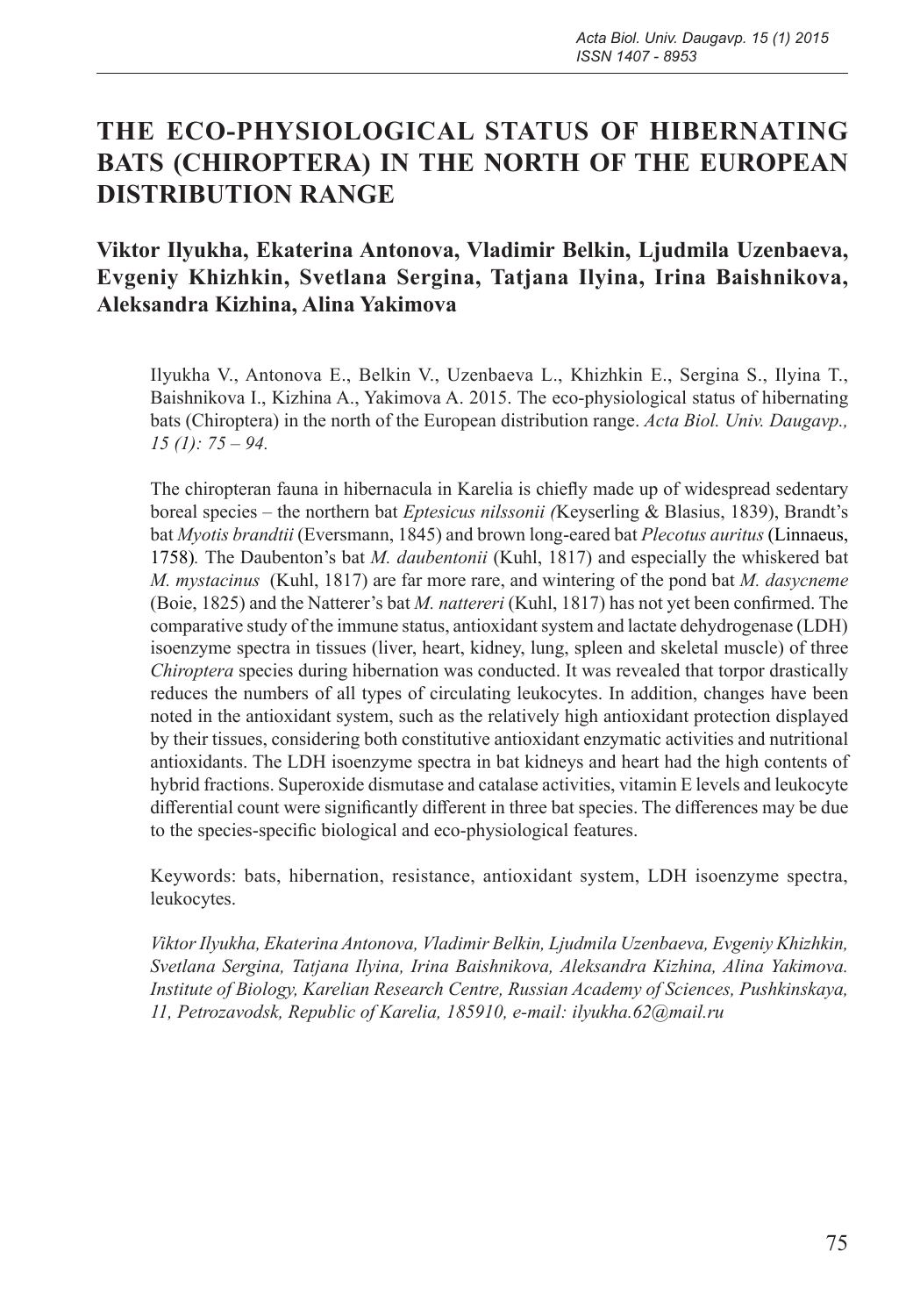### **INTRODUCTION**

Hibernation is a conservative strategy that animals adopt to conserve the energy needed to survive under demanding conditions. In the winter season, small mammals become torpid, drawing their body temperature down to approximate that of the environment, i.e. to around 10 °C as a rule, but drops to -2 °С are possible (Heldmaier et al. 2004). Depending on the animal species and the ambient temperature, a torpor bout may lasts four to fourty days, regularly interspersed by brief euthermic arousal phases (Heldmaier et al. 2004).

The choice of hibernacula by bats is known to be species-specific and to vary among regions. The main criteria for the choice of hibernation habitats are air temperature and humidity, which generate a certain microclimate in the shelters to secure that the animals do not freeze or dry out (Кузякин 1950, Калабухов 1985, Wermundsen & Siivonen 2010). Since such shelters are very scarce, many species have to migrate both towards wintering grounds and between several shelters, and the animals have to select proper sites within shelters (Мазинг 1990, Kokurewicz 2004). By choosing optimal settings for hibernation, bats can manage their energy consumption, reducing energy loss to a minimum (Kokurewicz 2004, Ануфриев & Ревин 2006). The weather and physiological stimuli arouse the animals from hibernation for various kinds of activity – movements, feeding, drinking, mating.

Hibernating bats exhibit appreciably lower demand for resources (Geiser & Ruf 1995, Boyer & Barnes 1999, Carey et al. 2003, Geiser 2004). Although metabolic rates during torpor are incredibly low, the expression of some genes and proteins is elevated to satisfy current needs of the organism (Eddy & Storey 2007). Thus, the energies of all organs during hibernation are based on lipid oxidation, as manifest in multiple adaptive metabolic shifts that intensify the catabolism of triacylglycerols while at the same time suppressing the catabolism of carbohydrates. The metabolic shifts the organism

requires during hibernation involve activation of one of transcriptional targets of HIF-1, pyruvate dehydrogenase kinase isoenzyme 4 (PDK-4) (Buck et al. 2002), as demonstrated for the skeletal muscle of hibernating thirteenlined ground squirrels. PDK-4 upregulation is probably promoted by the HIF-1 factor, which hinders normal carbohydrate metabolism by inactivating pyruvate dehydrogenase (Maistrovski et al. 2012).

Resistance mechanisms in the animals entering hibernation have so far been poorly studied. As the animals adapt to low temperatures a majority of physiological-biochemical parameters – breathing rate and heart rate, blood pressure, urea excretion rate, blood delivery to organs, oxygenation, haemotopoiesis, and others – undergo significant changes (Bouma et al. 2010, Hochachka & Somero 1984). Presumably, changes during hibernation are aimed to mitigate damage at repeated torpor/arousal transitions. Longer cold torpor bouts alternate with shorter arousal periods, during which the animal returns to euthermic state. These cycles are closely connected to substantial fluctuations in oxygenation, tissue perfusion and ATP cycle. Hence, arousal appears impossible without an oxidative stress associated with a colossal rise in oxygen consumption necessary to maintain brown adipose tissue and skeletal muscle thermogenesis (Allen & Storey 2012). An advanced antioxidant protection is essential under these circumstances, being an indispensable part of all types of stress-induced hypometabolism (Storey et al. 2007). The antioxidant system secures long-term vitality of the cell during hypometabolism periods, when the degradation and re-synthesis of oxidatively damaged macromolecules is minimal, as well as facilitates a 'gentle' transition of the organism from the hypometabolic state to normal activity.

Information about the composition and morphology of blood cells playing a key role in the adaptation and immunoreactivity of the organism in bats is also scant (Bouma et al. 2010). Quite possibly, it was changes in the immune status of hibernating bats that were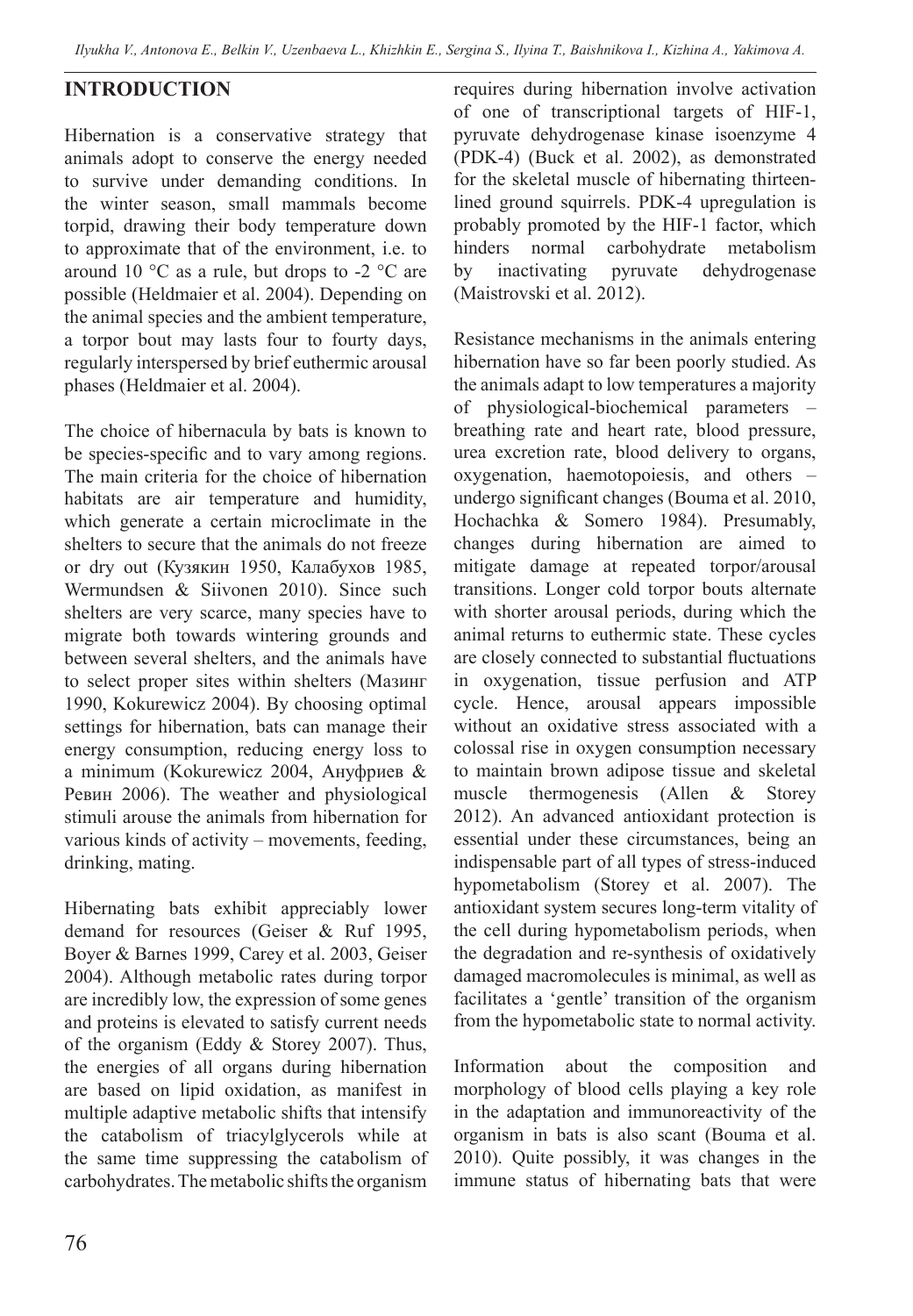the cause of the white-nose syndrome (WNS) and massive mortalities of bats in the USA and Canada in 2012. Evidence was found that the deaths were due to nose and wings damaged by the fungus that grew optimally at 12.5-15.8 °С, but could develop quite well even at lower temperatures – 3-6 °C (Bouma, Carey, Kroese 2010).

Our studies have focused on the ecology and physiology of vesper bats in the winter season in the Republic of Karelia, where underground hibernacula were found below 63° N, as well as on identifying linkages between the species



Fig. 1. Locations of bat hibernacula in the Republic of Karelia. Legend: 1 – Lahdenpohja, 2 – Ruskeala, 3 – Sona, 4 – Shcheleyki, 5 – Medvezhjegorsk, 6 – Shunga.

abundance and its physiological-biochemical parameters during hibernation.

#### **MATERIALAND METHODS**

Field surveys were carried out in the middle taiga subzone in southern Karelia (61−63° N, 30−36° E). Six underground hibernacula spaced 70−300 km apart were surveyed (Fig. 1). They have not previously been studied or mentioned in specialized literature. Using the classification by M. Mazing (Мазинг 1990), they can be described as man-made caves ( $\mathcal{N}$  2, 3, 4, 6) and

> lined crypts  $(N<sub>2</sub> 1, 5)$ . The manmade caves are former iron, marble and granite mines, and the crypts are former bomb shelters cut out in rock.

The bat census at hibernacula and sampling of the biological material were carried out in October to April of 2009–2014 by inspecting caves and crypts throughout (Белкин et al. 2013). The easily differentiated species were identified visually (brown long-eared bat, northern bat), whereas myotids (Daubenton's, Brandt's and whiskered bats) were examined for the position of the wing membrane attachment to the hindlimb – the main trait for *in situ* differentiation between species in this chiropteran group. Differentiation between *M.brandtii* and *M. mystacinus* was performed only for males based on penis shape (Стрелков & Бунтова, 1982, Кожурина 1997, Schober & Grimmberger 1997). Because of the profound phenotypic similarity, the rest of the Myotis bats were grouped together as *M. brandtii/mystacinus,* as has been done also by Finnish zoologists (Siivonen & Wermundsen, 2008). Some specimens were diagnosed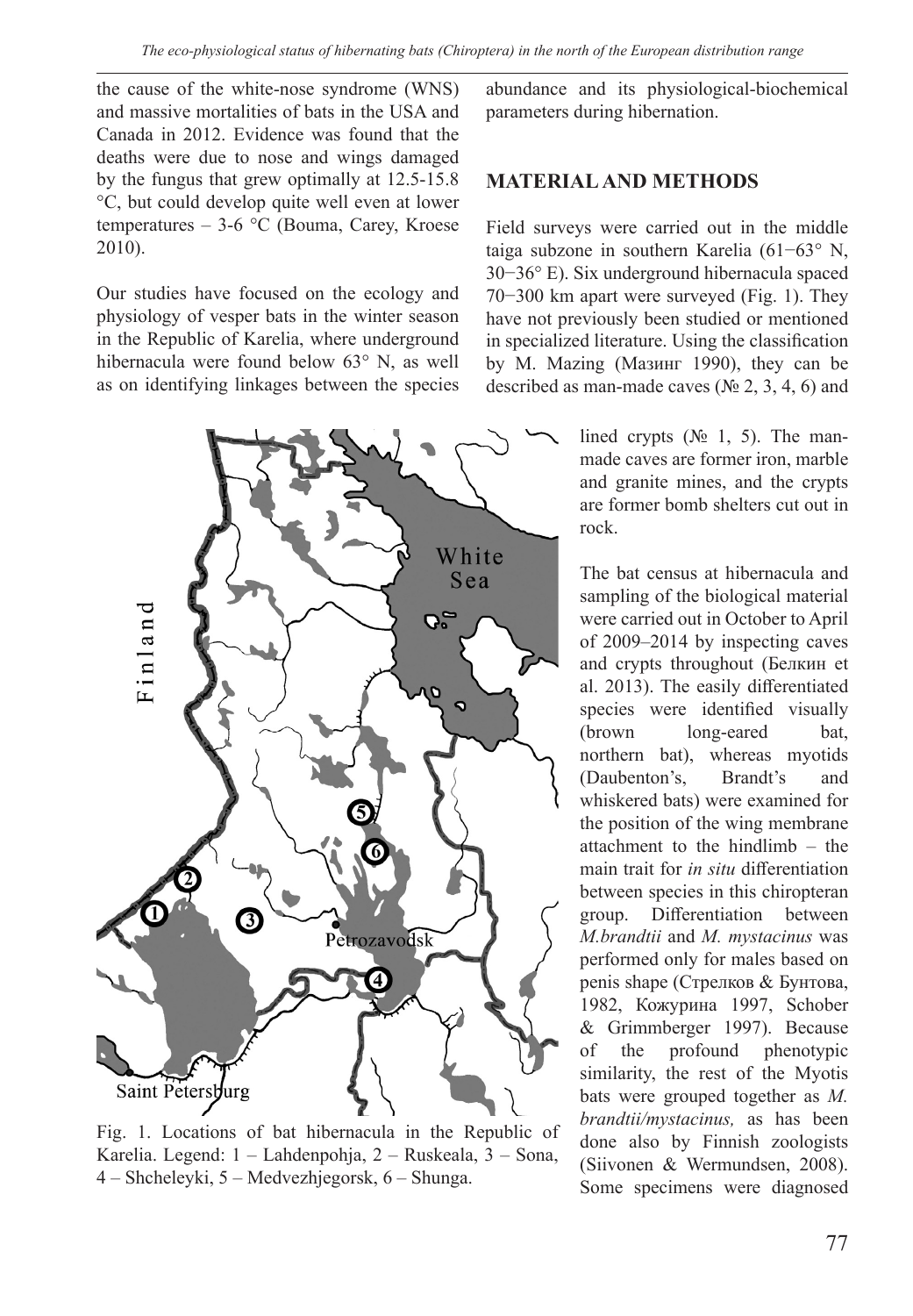within the analysis of craniological material. The total count was 149 bats, and if data from Lahdenpohja in 2002−2003 submitted by biologist V. Kusakina are taken into account the number is 153 bats. Selective sampling of bats from hibernacula was carried out with permits from the Game Management Directorate of the Republic of Karelia (№№ 0002-2010, 0001- 2011, 00008-2013) and in compliance with the international guidelines for ethical treatment of animals laid out in the Helsinki Declaration (Этическая экспертиза… 2005).

The physiological-biochemical and morphological indices were determined using in total 7 northern bats, 5 Brandt's bats and 2 brown long-eared bats. Animals were collected from their natural habitats in February-March.

The samples of tissues were collected after decapitation, then snap-frozen and stored at –25 °C for further analysis. Different values were determined in the tissue samples. To assay LDH patterns and determine the activity of antioxidant enzymes tissue samples were homogenized in 0.05 M phosphate buffer, pH 7.0, and centrifuged at 6000g for 15 min. Preliminary tests revealed no differences between sexes, hence, data for males and females were pooled together in all subsequent analyses.

The total SOD activity was measured by the adrenochrome method based on spontaneous autoxidation of epinephrine with the formation of product with an absorbance peak at 480 nm (Misra & Fridovich 1972). This reaction depends on the presence of superoxide anions and is specifically inhibited by SOD. The amount of enzyme that caused 50% inhibition of epinephrine autoxidation was defined as 1 unit (U). SOD activity was expressed as U per g raw tissue weight. Catalase activity was evaluated by measuring the decrease in  $H_2O_2$  concentration at 240 nm (Bears & Sizes 1952). One enzyme unit (IU) was defined as the amount of catalase capable of transforming 1.0 µmol of  $H_2O_2$  for a min. Catalase activity was expressed as IU per g raw tissue weight. The tissue concentrations of vitamins A

(retinol) and E (α-tocopherol) were determined by high performance liquid chromatography with ultraviolet detection at 324 and 292 nm, respectively (Skurihin & Dvinskaya 1989). This is an isocratic method using hexane:isopropanol (98.5:1.5) as the mobile phase. Separation of the LDH isoenzymes was performed by Wieme's method of horizontal electrophoresis on agar gel plates (Wieme 1959). The LDH isoenzyme ratios were estimated quantitatively after histochemical staining of samples by scanning electrophoregrams. The content of LDH isoenzymes was expressed as percentage of the total enzyme activity. Total white blood cells (WBC) count was performed using Goryaev chamber under light microscope (Axioscop 40, Zeiss). Differential leucocyte counts were done by counting 200 cells in blood smears stained by Pappenheim method with May-Grünwald and Romanowski stain (MiniMed, Russia). The absolute numbers of each type of leukocytes were calculated from the WBC and differential leukocyte count.

All the collected and calculated numerical data were processed statistically as mean  $\pm$ standard error of the mean. Statistical analysis was performed using the nonparametric Mann-Whitney U-test or  $\chi^2$  test. Differences between samples were considered to be significant when the p value was less than 0.05.

# **RESULTS AND DISCUSSION**

The censuses of bats at hibernacula have shown that at least five species stayed there over winter: Brandt's bat (7.3% of the total number of counted animals), whiskered bat (0.7%), Daubenton's bat (4.6%), brown long-eared bat (5.3%), northern bat (72.8%). Some of the animals were conventionally pooled into the Brandt's/whiskered bats group (9.3%).

The composition and ratios of species differed significantly among hibernacula in Karelia, but an overall prevalence of the northern bat was found both in caves and in lined crypts. As opposed to other species, the northern bat was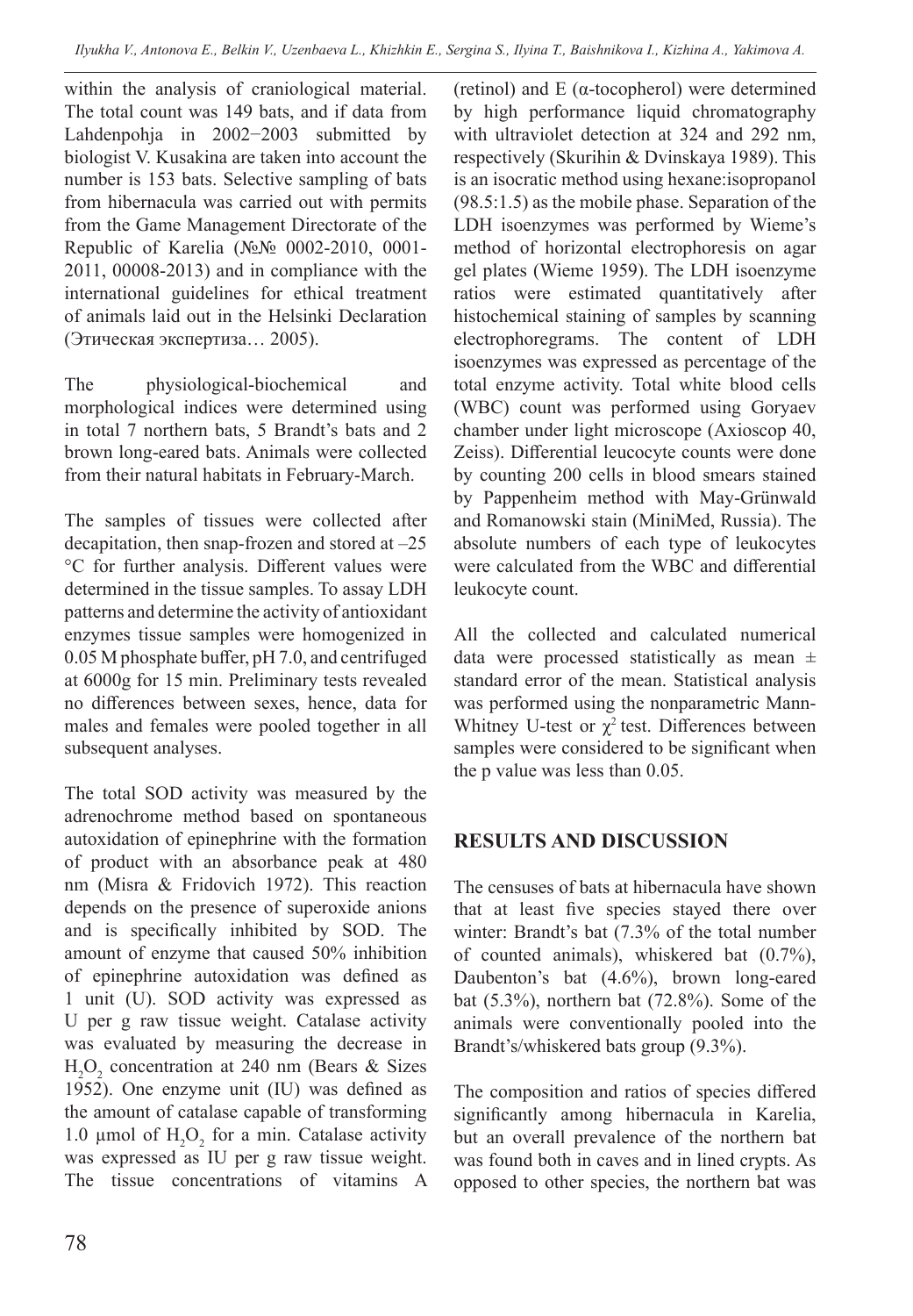

Fig. 2. Species structure of hibernating bat populations (% of the total number of animals in the counts): A – Leningrad Region (Стрелков 1958), B – Tver Region (Глушкова et al. 2006), C – Samara Region (Смирнов et al. 2012), D – Finland (Siivonen & Wermundsen 2008), E – Karelia (own data), F – Arkhangelsk Region (Рыков 2008). 1 – *M. dasycneme*, 2 – *M. daubentoni*, 3 – *M. brandtii*/*mystacinus*, 4 – *M. nattereri*, 5 – *P. auritus*, 6 – *E. nilssonii*.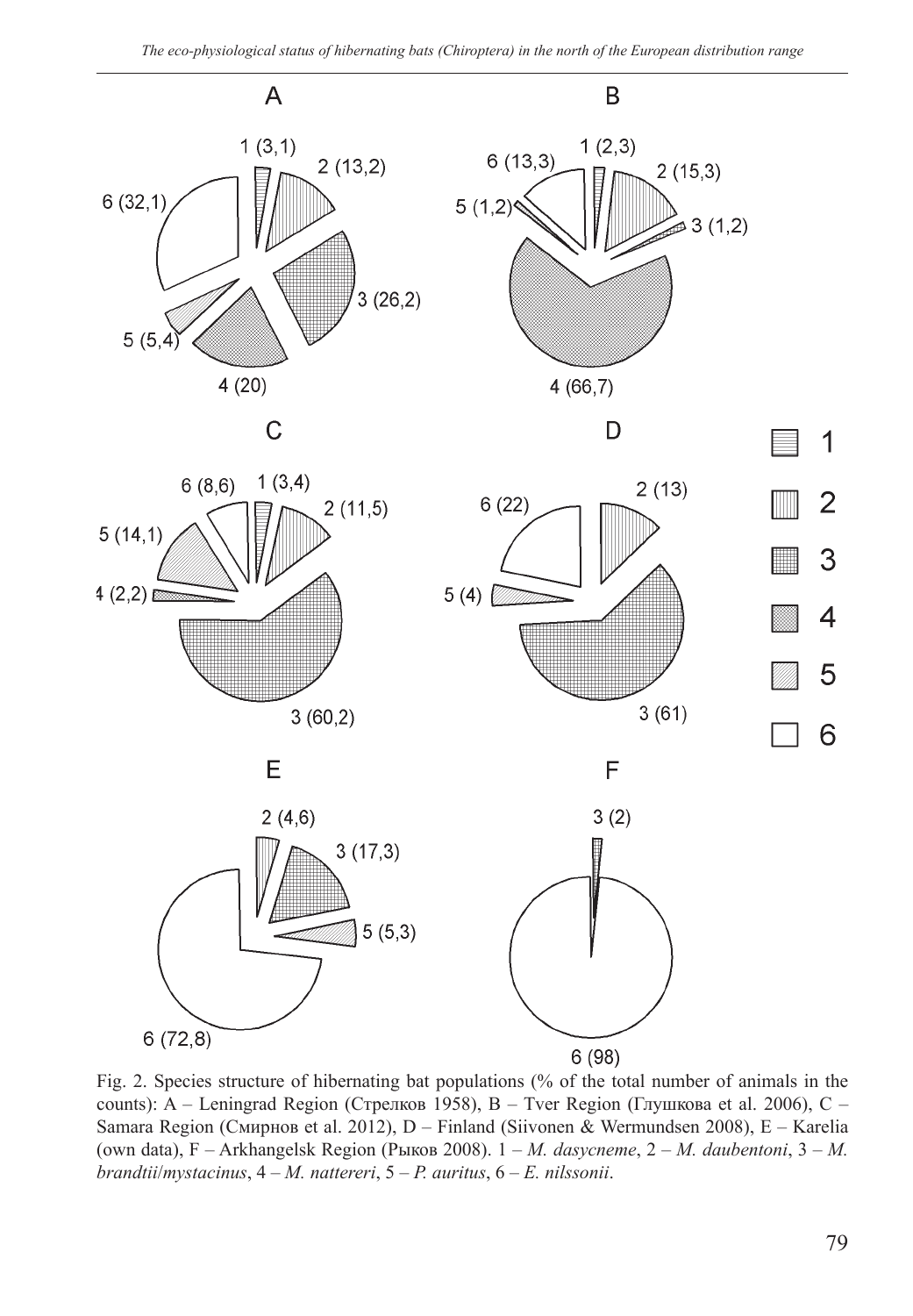present in all the surveyed hibernacula, with 1 to 20 specimens in each. The Brandt's/whiskered bats were spotted in three caves, but not every year (1 to 6 specimens), the brown long-eared bat – in three caves and one concrete-lined crypt not every year (1−2 sp.), the Daubenton's bat – in three caves, 1-3 specimens in each, not every year, and the whiskered bat was encountered only once.

The spatial distribution of bats within hibernacula of different kinds varied significantly. In lined crypts, 90.9% of the animals roosted on walls (a half of them – at the wall-ceiling junction, and the rest – higher than 1 m from the floor) and only 9.1% – on the ceiling ( $\chi^2$ =66.9, p=0.01). In fact, 22.7% of the bats were hiding behind the concrete and brick lining rather than stayed in the halls ( $\chi^2$ =29.89, p=0.01). The distribution of bats across caves was different: only two thirds of the animals occupied walls, usually not lower than at 1 m, while the rest stayed on the ceiling  $(\chi^2=16.0, p=0.01)$ , most of them openly, ignoring the numerous boreholes  $(\chi^2=7.5,$ p=0.01). Pair-wise comparisons of the locations of hibernating bats within man-made caves in Karelia showed that myotids preferred walls to the ceiling  $(\chi^2=65.9, p=0.01)$  and boreholes to open spaces  $(\chi^2=14.1, p=0.01)$ . Furthermore, Myotis bats often congregated in clumps of 2-4 animals (45.5% of specimens), whereas

Northern bats stayed individually  $(\chi^2=60.5,$  $p=0.01$ ) and openly ( $\chi^2=26.2$ ,  $p=0.01$ ), chiefly on walls ( $\chi^2$ =4.42, p=0.05).

Bat mortality at hibernacula was observed only in the biggest man-made caves – in Ruskeala and Sona. Of the 92 animals counted there 10 individuals were found dead (10.9%): 7 northern bats, 1 Brandt's bat and 2 Daubenton's bats. The mortality of bats was 6.5% of the total number of animals counted throughout the period of observations (*n*=153). Of the 110 northern bats in the sample 6.4% had died, of the 26 Myotis bats in the Brandt's/whiskered bats group 8.3% had died, of the 7 Daubenton's bats - 28.6%, and no dead brown long-eared bats were found among the 8 specimens in the count.

The bat species ratio determined for Karelia was notably different from that reported for SE Finland (Siivonen & Wermundsen 2008), northern Leningrad Region (Стрелков 1958) and Arkhangelsk Region (Рыков 2008). The differences consisted in the significant prevalence in the hibernacula below 61° N of various myotid species (relative abundances – 64.8 and 74.0% in the Leningrad Region and Finland, respectively), in the low share of hibernating brown long-eared bats in Karelia and Finland (4.9 and 4.0%, respectively) and their high share in the Leningrad Region (32.1%),



Fig. 3. Distribution patterns of the hibernating northern bat, % of the total number of animals in counts: Finland (Siivonen & Wermundsen 2008), Karelia (own data), Ural region (Орлов 2000, Большаков et al. 2005), Samara Region (Смирнов et al. 2008, Смирнов & Вехник 2009).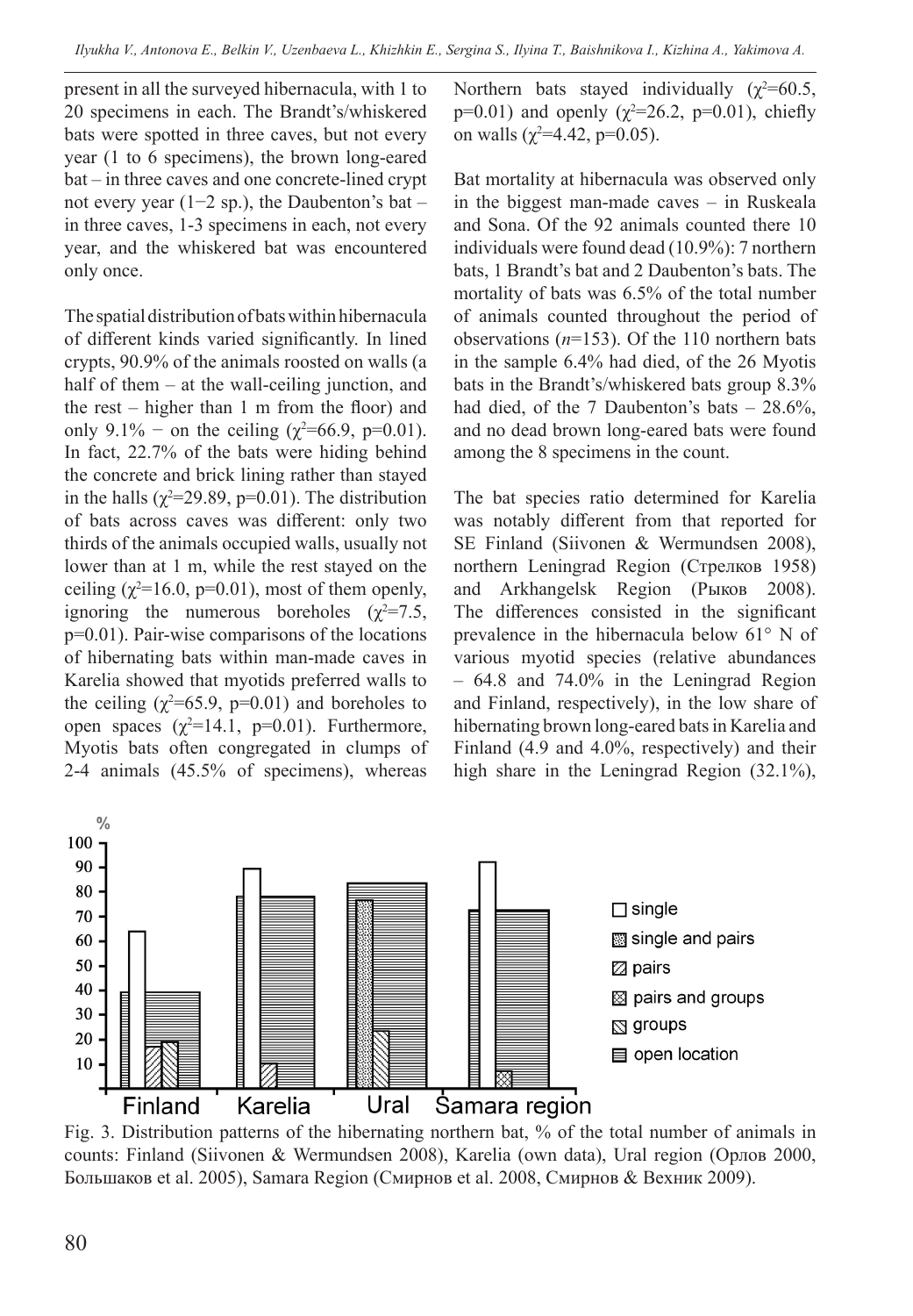in an absolute dominance of the northern bat in Karelian hibernacula – 78.2% (Fig. 2). In the Arkhangelsk Region, near Pinezhsky Strict Nature Reserve (64°33′ N, 43°11′ E), the share of the northern bat in chiropteran communities was even higher – relative abundance over 98% (Рыков 2008).

Data on bat hibernacula in southerner parts of Russia and in Estonia (Fig. 2) generally fit in the overall pattern of latitudinal change of the bat population species structure: prevalence of four or five myotid species, low share of the northern bat below 61° N, and dominance of the latter higher than 61° N. Equally illustrative is the distribution of the brown long-eared bat in hibernacula: its abundance was the highest in the Leningrad Region (59−60°30´ N), decreasing southwards (Tver and Samara Regions, 53−56° N) and especially so north of the Leningrad Region (southern Finland and Karelia, 60°30´−63° N; Arkhangelsk Region, 64°33´ N).

On the other hand, some species-related features of bat hibernation in Karelia agree with data from the much southerner caves of the Ural region (Большаков et al. 2005) and underground hibernacula in the Samara meander of the Volga (Смирнов et al. 2008) (Fig. 3).

Winter seasons in Karelia feature frequent and abrupt weather shifts, considerable deviations of mean monthly December-March temperatures from the climatic norm (by 7.1°С at cooling and by 6.8°С at warming). According to Strelkov (Стрелков 1965), animals die late in the cold season (March-April), and our data corroborate this assumption. Data on bat mortality in other wintering areas are very scarce (Стрелков 1965, Мерзликин 2002, Ануфриев 2007), reporting only few occasional deaths.

Thus, the chiropteran fauna in Karelian hibernacula is primarily made up of wideranging boreal sedentary species – Brandt's bat, brown long-eared bat, and northern bat. The Daubenton's bat and especially the whiskered bat are far rarer, and habitation of the pond bat or the Natterer's bat has not yet been confirmed even for the summer season. All the above-mentioned species have been reported from southern Finland, and a single case of hibernation of the particoloured bat *Vespertilio murinus* (Linnaeus, 1758) has been recorded from the Leningrad Region, near the border with Karelia (Новиков et al. 1970, Siivonen & Sulkava 1999, Siivonen & Wermundsen 2003).

A comparison of our data with materials from central and southern Russia (Стрелков & Ильин 1990, Золина et al. 2007, Безруков & Каменек 2008, Ситникова et al. 2009, Чистяков 2009) showed that the species composition of bats grew poorer northwards, as well as eastwards (Ануфриев 2008), dropping to a minimum in the Palearctic boreal belt between 60 and 63° N. Yet, such a reduction in the number of chiropteran species along the latitudinal gradient is not so sharp as in other European countries (Pereswiet-Soltan 2007). It has been demonstrated (Ulrich et al. 2007) that the areas, geographic latitude and the annual range of air temperatures account for 73% of the total variation of the species richness of bats in 58 European countries. The representation of chiropteran families, genera and species declines from the Mediterranean to East European countries, with a minimum in Estonia and Finland.

These variations in the frequency of occurrence of different species may be related to their specific physiological-biochemical characteristics, in particular the status of the antioxidant and the immune systems. Metabolic shifts in hibernating animals first of all affect the heart, as the organism switches from carbohydrates to lipids as the main source of energy (Eddy & Storey 2004). Glycolysis results in lactate accumulation and acidification of the medium, causing a higher pressure on the kidneys. It was the kidneys and the heart that showed the greatest number of differences in the distribution of LDH isoenzymes in the studied species (Table 1). Although the heart is traditionally perceived as an organ where the first and the second anode fractions prevail (Echigoya et al. 2009), its LDH isoenzyme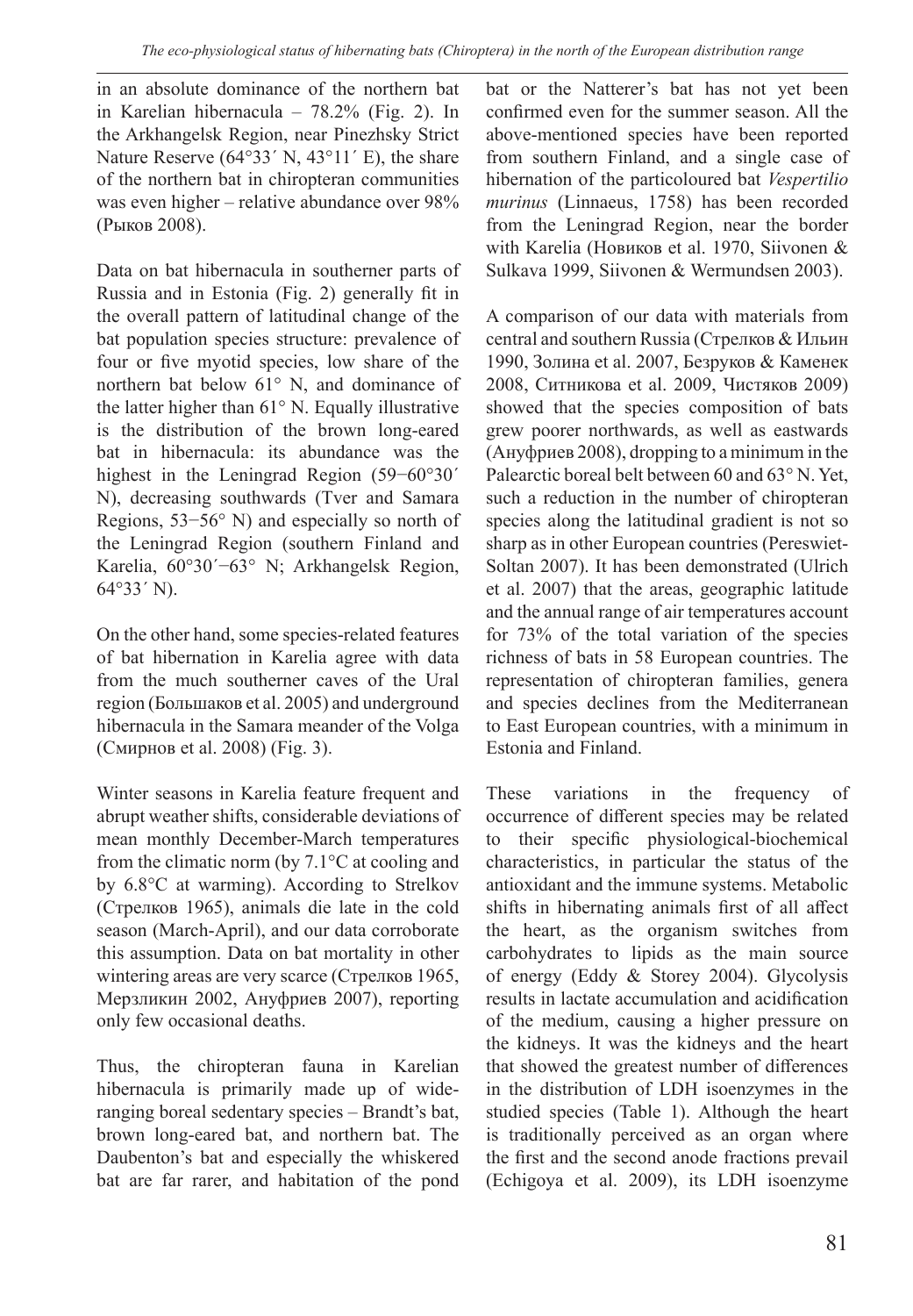|                               | <b>Tissue</b>      | LDH isoenzymes, % |                   |                   |                  |                  | Subunits, % |       |  |
|-------------------------------|--------------------|-------------------|-------------------|-------------------|------------------|------------------|-------------|-------|--|
| <b>Species</b>                |                    | $LDH-1$<br>(HHHH) | $LDH-2$<br>(MHHH) | $LDH-3$<br>(MMHH) | LDH-4<br>(MMMH)  | LDH-5<br>(MMMM)  | H           | M     |  |
| $P_{\cdot}$<br>auritus        | heart              | $\overline{0}$    | $\Omega$          | 97.89             | 2.11             | $\theta$         | 49.47       | 50.53 |  |
|                               | kidney             | $\overline{0}$    | $\theta$          | 12.87             | 36.98            | 50.15            | 15.68       | 84.32 |  |
|                               | skeletal<br>muscle | $50.86 \pm 1.34$  | $32.24 \pm 3.77$  | $9.43 \pm 2.7$    | $6.14 \pm 2.34$  | $1.33 \pm 0.08$  | 81.29       | 18.71 |  |
| М.<br>brandtii                | heart              | $2.82 \pm 1.85$   | $0.58 \pm 0.50$   | $85 \pm 5.15$     | $10.51 \pm 5.54$ | $1.09 \pm 0.4$   | 48.38       | 51.62 |  |
|                               | kidney             | $0.47 \pm 0.34$   | $0.09 \pm 0.09$   | $30.73 \pm 3.71$  | 24.97±3.99       | $43.73 \pm 5.53$ | 22.15       | 77.85 |  |
|                               | skeletal<br>muscle | 59.43±3.39        | $30.12 \pm 1.14$  | $6.51 \pm 2.75$   | $2.51 \pm 0.8$   | $1.43 \pm 0.69$  | 85.9        | 14.1  |  |
| E.<br>nilssonii               | heart              | $2.29 \pm 1.91$   | $\Omega$          | $77.76 \pm 8.29$  | $18.31 \pm 7.43$ | $1.63 \pm 0.33$  | 45.75       | 54.25 |  |
|                               | kidney             | $1.51 \pm 0.81$   | $0.99 \pm 0.66$   | $37.22 \pm 5.87$  | 33.84±2.64       | $26.44 \pm 5.91$ | 29.32       | 70.68 |  |
|                               | skeletal<br>muscle | 59.43±2.75        | $31.72 \pm 1.5$   | $6.75 \pm 1.92$   | $1.88 \pm 0.57$  | $0.23 \pm 0.15$  | 87.06       | 12.94 |  |
| Values are means $\pm$ s.e.m. |                    |                   |                   |                   |                  |                  |             |       |  |

Table 1. Lactate dehydrogenase isozymes distribution and content H and M subunits in the tissues of bats

spectrum in bats was found to contain high amounts of the LDH-3 isoenzyme (77 to 98%). We have previously demonstrated a similar distribution pattern for another hibernator – the northern birch mouse *Sicista betulina* (Pallas, 1779). The isoenzyme spectrum in its heart and kidneys was dominated by hybrid fractions (Антонова, Хижкин, Полетаева 2012). For those tissues that periodically experience both aerobic and anaerobic conditions simultaneous presence of both H- and M subunits of isoenzymes is the most beneficial, since a substantial part of LDH molecules will then be of the hybrid type (Кожевникова et al. 2004). While having nearly the same enzymatic activity, LDH isoenzymes differ in their affinity for substrates and cofactors. The change in the qualitative composition of subunits is possibly due to a reduction in enzymatic activity during torpor, and kinetic differences between subunits enable the organism to adapt to variations in the environment.

The prevalent fractions in the LDH isoenzyme spectrum in the kidneys of bats were LDH-3, LDH-4 and LDH-5, contradicting the classic distribution found in kidney tissues in most non-hibernating mammals (Кожевникова 1987, Echigoya et al. 2009, Daneshrad et al. 2003). The presumable reasons for that are reductions in the breathing rate, blood circulation rate and suppression of most metabolic processes during hibernation. As a result, organ perfusion is reduced to a value that under normal conditions would be interpreted as ischemic (Frerichs et al. 1994). Most likely, hypoperfusion of kidneys shifts the metabolism towards anaerobiosis and prevalence of M subunits. A rise in lactase concentration in the plasma found in bats during arousal periods (Lee, Choi, Park 2002) may be a consequence of its excretion from kidneys and other organs during intensification of circulation processes. A peculiar fact is that the northern bat had the lowest content of the LDH-5 fraction, and the highest content of the LDH-3 fraction. The pattern in the brown long-eared bat was the opposite. The high content of H subunits in kidneys of hibernating northern bats (29.3%), as compared with brown long-eared bats (15.7%), may be either species-specific or associated with the physiological features of the hypothermal period. Hibernation in the northern bat was found to occur at lower temperatures  $(2.0\pm0.1\text{°C})$  and relative humidity  $(78.0\pm0.6\%)$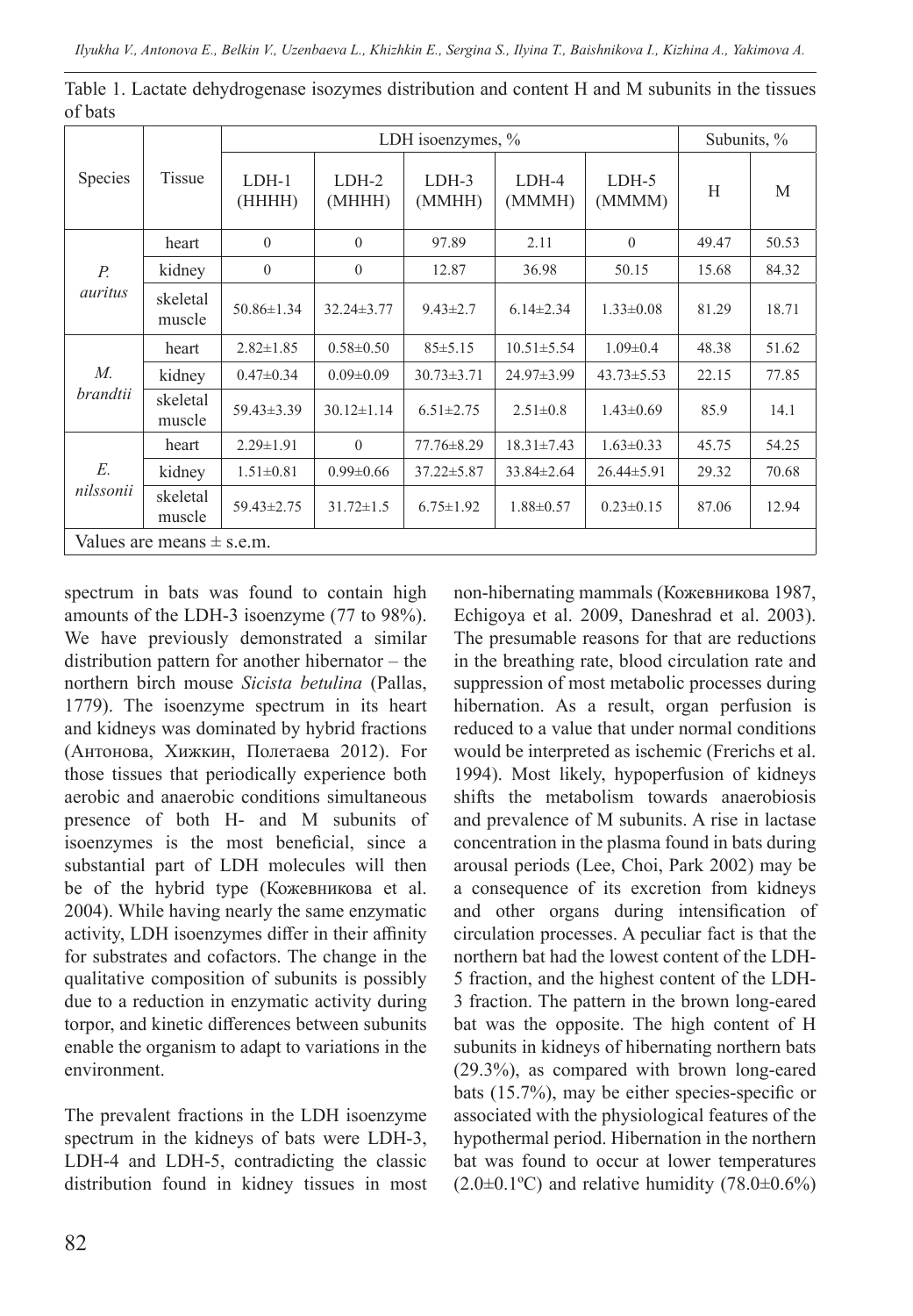as compared with other species – Brandt's bat, whiskered bat, Daubenton's bat, as well as brown long-eared bat (Siivonen & Wermundsen 2008).

A specific distribution of LDH isoenzymes was detected also in the skeletal muscles of the species in question. The total content of the first and second anode fractions ranged from 83.1% in the brown long-eared bat to 91.4% in the northern bat. In non-hibernating mammals, skeletal muscles are traditionally described as tissues where the fourth and fifth cathode fractions prevail. Presumably, skeletal muscles during hibernation feature high rates of aerobic oxidation of lipids, which provide for thermogenesis during periodic arousals (Storey & Storey 2004). Contractile thermogenesis requires high amounts of energy, whereas the glycolytic yield is low compared to oxidative phosphorylation. The high content of H subunits in the skeletal muscles of bats is probably an adaptation to gain more energy. The lowest content of M subunits in skeletal muscles was found in the northern bat (12.9%), the highest – in the brown long-eared bat (18.7%), and the Brandt's bat held an intermediate position (14.1%). The LDH isoenzyme distribution in the skeletal muscle in these animals could have been influenced by the duration of torpor bouts. Thus, as reported by Anufriyev (Ануфриев 2008), hypothermia lasted the longest (97.33% of the time) in northern bats. They also demonstrated the longest average duration of a torpor bout (428 hours). In contrast, these values in the brown long-eared bat were 96.37% and 225 hours, respectively. The Brandt's bat held an intermediate position.

In this study we found a species-specific and tissue-dependent distribution of antioxidant enzyme activities (Table 2). Thus, the highest activity levels were observed in the liver, and the lowest – in the muscles of all three species in the case of catalase, and in the kidneys of brown long-eared bats as well as in the lungs of Brandt's bats and northern bats in the case of SOD. Since the liver is central to intermediate metabolism, high antioxidant enzyme activities

were apparently associated with this function of the organ. Species-specific patterns of AOE activities were distinguished only in the specific activities of enzymes. SOD activity in the skeletal muscle of the Brandt's bat was lower than in the northern bat. On the other hand, the Brandt's bat exhibited a higher catalase activity in the liver and a lower activity in kidneys compared to the northern bat.

The skeletal muscle is crucial for locomotion, including hunting, escape and reproduction. Atrophy may be a serious problem for skeletal muscles during hibernation. In all nonhibernating mammals, muscles would shrink after a prolonged absence of contractions (Storey & Storey 2012). In fact, there is little evidence of atrophy during hibernation (Tessier & Storey 2010), which may be a hint that hibernators have optimized the mechanisms for mitigating/preventing muscle wasting (Storey & Storey 2012). In clinical and experimental models, muscle resting in mammals, e.g. limb immobilization, has led to muscle wasting and reduced their contractile capacity (Musacchia et al. 1988, Powers et al. 2007, Clark 2009). During torpor bouts hibernators show no visible motions, although previous studies have demonstrated a relatively low degree of muscle dystrophy compared to artificial models of muscle resting (Musacchia et al. 1988, Hudson & Franklin 2002, Shavlakadze & Grounds 2006). Quite a number of mechanisms contribute to the resistance of hibernators to muscle atrophy, including enhanced expression of antioxidants (Hudson & Franklin 2002, Allan & Storey 2012), reduced levels of myostatin (Braulke et al. 2010, Brooks et al. 2011, Nowell et al. 2011), and regulation of the transcription factors of the genes associated with muscular activity (Tessier & Storey 2010). The total antioxidant capacity of the gastrocnemius was found to be 156% higher in torpid animals compared to summertime specimens (James 2013).

Elevated antioxidant, glutathione and SOD levels prevent the adverse oxidative effects of AOS, mitigate cell damage and potential muscle wasting (Carey et al. 2003, Powers et al. 2007).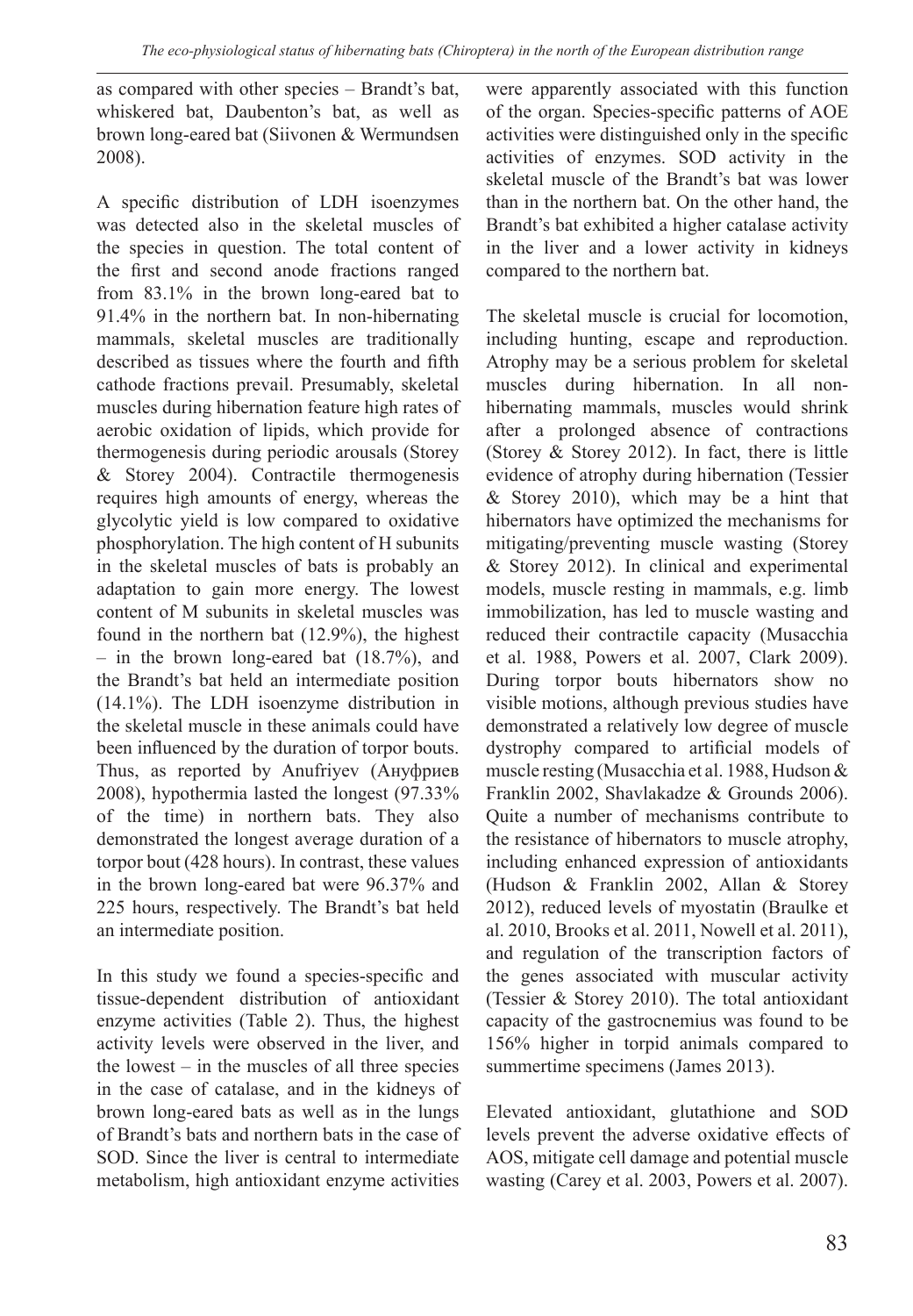|              |                 | Indices, M±m                               |                                                      |                                      |  |  |  |
|--------------|-----------------|--------------------------------------------|------------------------------------------------------|--------------------------------------|--|--|--|
| Species      | Tissue          | Activity of<br>SOD, units/mg<br>of protein | Activity of catalase,<br>arb. units/mg of<br>protein | Content of<br>protein mg/g<br>tissue |  |  |  |
|              | liver           | $3.56 \pm 0.55$                            | $2.87 \pm 1.02$                                      | 191.83±30.04                         |  |  |  |
|              | kidney          | $1.06$ (n=1)                               | $0.66$ (n=1)                                         | $132.96$ (n=1)                       |  |  |  |
| P. auritus   | heart           | $1.50(n=1)$                                | $0.24(n=1)$                                          | $101.31(n=1)$                        |  |  |  |
|              | lung            | $1.11 \pm 0.32$                            | $0.38 \pm 0.08$                                      | $186.33 \pm 15.27$                   |  |  |  |
|              | spleen          | $0.89$ (n=1)                               | $0.71$ (n=1)                                         | $369.57$ (n=1)                       |  |  |  |
|              | skeletal muscle | $2.93 \pm 1.03$                            | $0.24(n=1)$                                          | 116.60±27.64                         |  |  |  |
|              | liver           | $2.96 \pm 0.37$                            | $2.65 \pm 0.35$                                      | 187.01±20.26                         |  |  |  |
|              | kidney          | $3.48 \pm 1.40$                            | $0.48 \pm 0.05$                                      | 132.99±6.26                          |  |  |  |
| M. brandtii  | heart           | $1.93 \pm 0.29$                            | $0.26 \pm 0.01$                                      | $121.34 \pm 7.27$                    |  |  |  |
|              | lung            | $0.64 \pm 0.17$                            | $0.34 \pm 0.03$                                      | 175.22±9.29                          |  |  |  |
|              | spleen          | $2.25(n=1)$                                | $0.59$ (n=1)                                         | $123.82(n=1)$                        |  |  |  |
|              | skeletal muscle | $2.14 \pm 0.22$                            | $0.25 \pm 0.04$                                      | 118.95±7.90                          |  |  |  |
|              | liver           | $3.78 \pm 0.27$                            | $1.77 \pm 0.16*$                                     | 211.99±6.17                          |  |  |  |
|              | kidney          | $3.37 \pm 0.96$                            | $0.82 \pm 0.16*$                                     | $108.24 \pm 10.68$                   |  |  |  |
| E. nilssonii | heart           | $2.31 \pm 0.27$                            | $0.30 \pm 0.03$                                      | 117.69±5.13                          |  |  |  |
|              | lung            | $0.59 \pm 0.10$                            | $0.33 \pm 0.04$                                      | 184.52±8.04                          |  |  |  |
|              | spleen          | $1.54 \pm 0.41$                            | $0.59 \pm 0.10$                                      | 222.69±14.59                         |  |  |  |
|              | skeletal muscle | $3.55 \pm 0.41*$                           | $0.60 \pm 0.10$                                      | 84.09±13.32                          |  |  |  |

Table 2. The specific activity of antioxidant enzymes and protein content in bat tissues

Values are means  $\pm$  s.e.m.  $*$  – differences in the same tissue are significant in comparison with *M.brandtii* (р<0.05).

In hibernating 13-lined ground squirrels *Citellus tridecemlineatus* (Mitchill, 1821) however, most AOS are not upregulated in brain, liver and heart (Page et al. 2009). To secure an adequate level of antioxidant protection, bats, like other hibernators, show preference for low-molecular antioxidants (Drew et al. 2004, Wilhelm-Filho et al. 2007).

Vitamin E inhibits metabolism in tissues, and tocopherol level is an important regulator of the physiological condition of the animals that hibernate in winter. The northern bat had a significantly higher content of α-tocopherol in liver, kidneys and skeletal muscle than other bat species (Fig. 4). However, no considerable differences in the values between the northern bat and the brown long-eared bat were detected in the heart, indicating a high stability of antioxidant defense in this tissue in all bats. Vitamin A content in the liver was quite similar in the Brandt's bat and the brown longeared bat, but the northern bat had the lowest retinol concentration in the liver. Other tissues contained low vitamin A levels or the retinol concentration was not detected.

Vitamin E is the most important natural antioxidant and its sufficient uptake is important, especially in northern regions, before the winter period in connection with significant metabolic changes. The uptake, transport and tissue delivery of α-tocopherol, a key vitamin E form, involved molecular, biochemical, and cellular processes closely related to overall lipid and lipoprotein homeostasis (Rigotti 2007). It has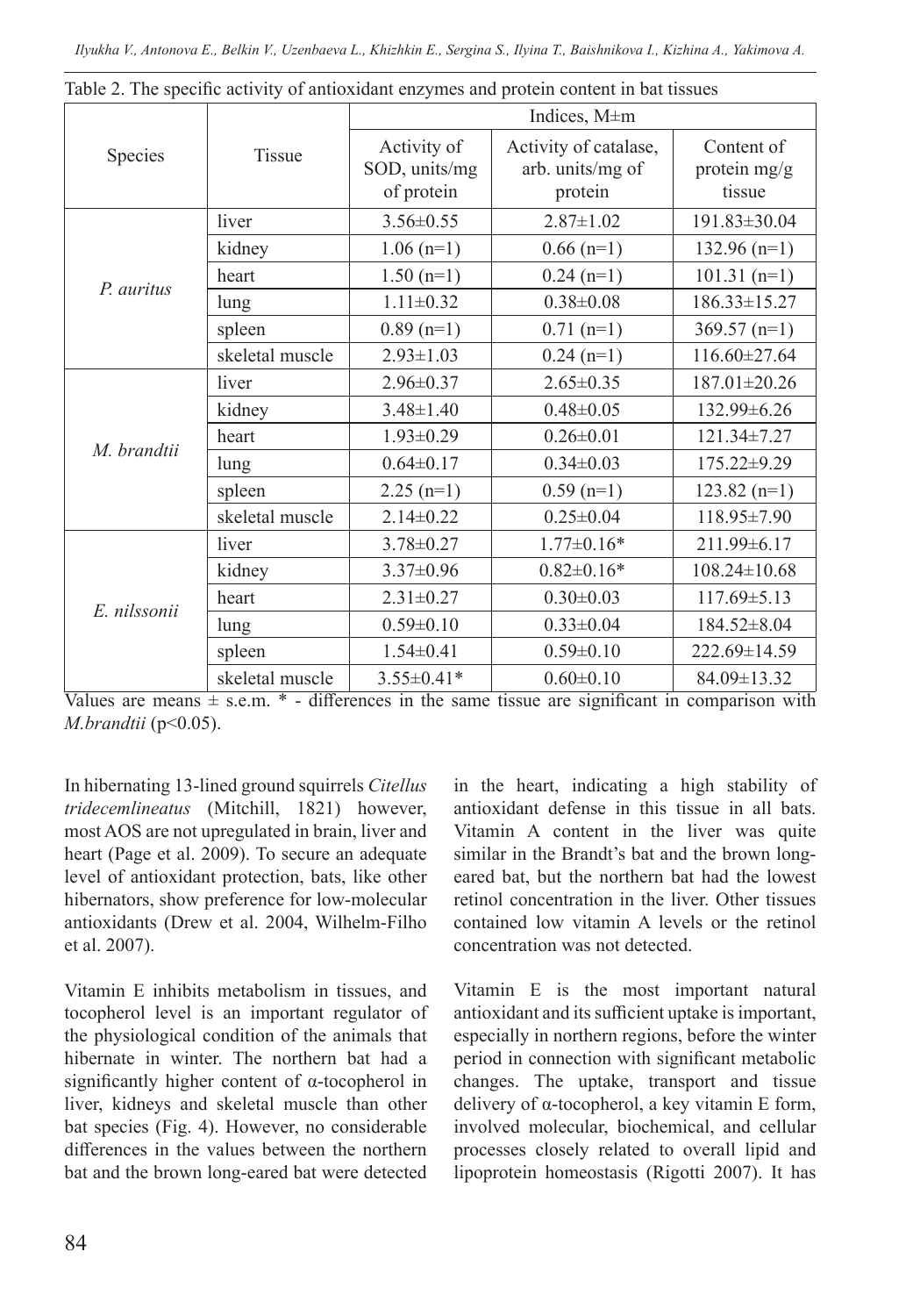

Fig. 4.  $\alpha$ -Tocopherol (A) and retinol (B) content in bat tissues (means  $\pm$  s.e.m.).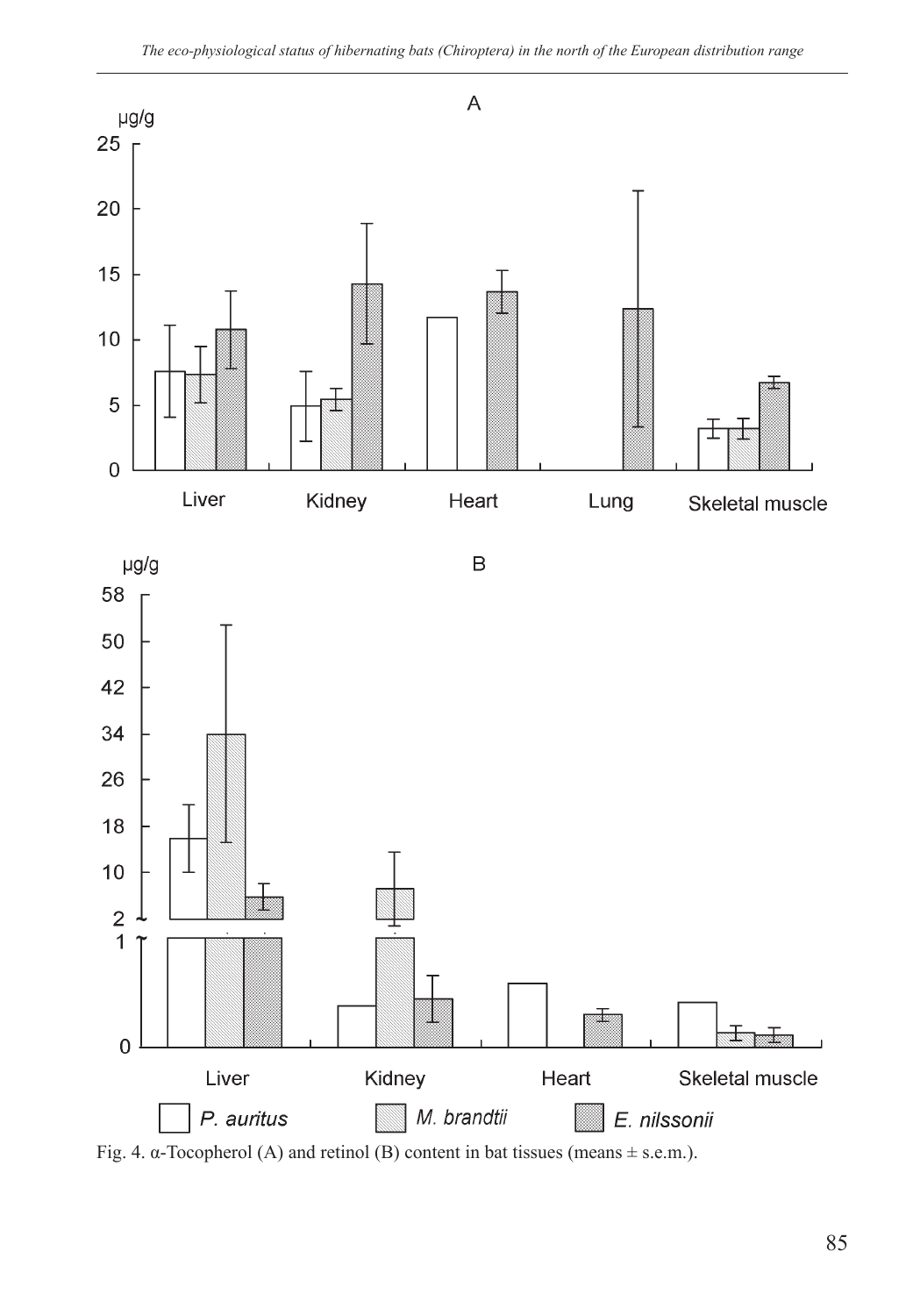been reported that vitamin E accumulation in animal tissues in autumn may induce hibernation (Калабухов 1985). The northern bats that lived in colder areas with a shorter photoperiod and longer hibernation had in general higher values of low-molecular natural antioxidants, such as vitamin E, than bats from warmer areas with less shortening of the photoperiod. In addition, adequate levels of tocopherol during hibernation are essential for reproduction in spring.

The results of total WBC count and differential leukocyte count in hibernating bats are shown in Fig. 5 and 6. They indicate that during hibernation the species typically had a very low leukocyte level and, hence, relatively low absolute numbers of all types of cells in peripheral blood, making morphological and cytochemical studies rather complicated.

The morphology of formed elements in bat blood smears under light microscope is typical of mammals. Erythrocytes were represented by mature forms only, some individuals featured microcytes. Immature erythroid cells – nucleated normoblasts, as well as polychromatophils were absent. In some studies erythrocyte count did not change during hibernation unlike leukocyte count (Bouma et al. 2010, Reznik et al. 1975), whereas in other studies erythrocyte numbers gradually decreased further into hibernation (Нуритдинов 1990). Most species do not suffer



#### M. brandtii E. nilssonii P. auritus



1 - monocytes, 2 - lymphocytes, 3 - band neutrophils, 4 - segmented neutrophils, 5 - eosinophils, 6 - basophils.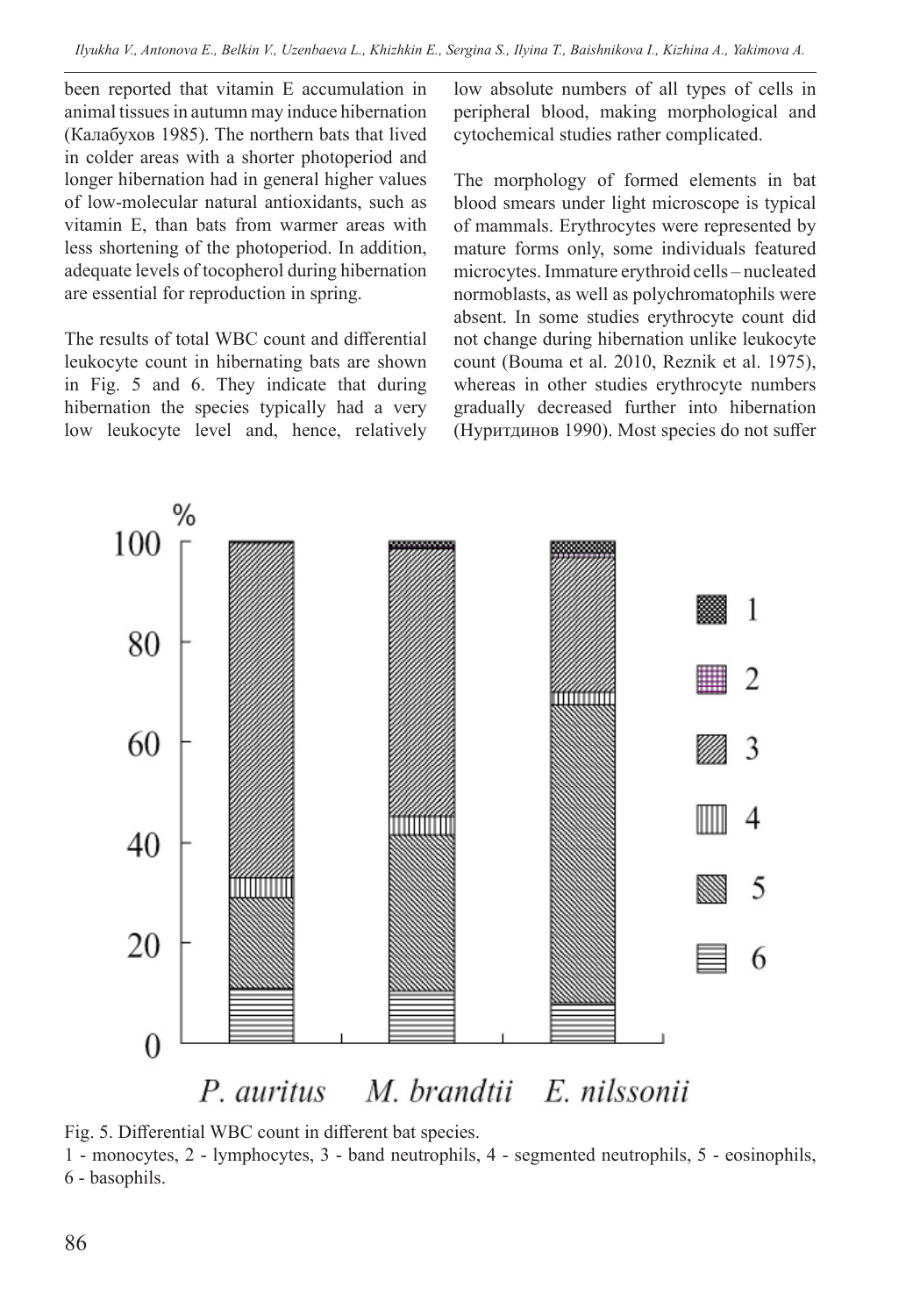hypoxia during hibernation in spite of a 10 fold and even greater decrease in the breathing rate. Meanwhile, the metabolic rate in the hypothermic state, for instance in the northern bat, dropped 210-270-fold compared to the active period (Ануфриев 2008). Apparently,



Fig. 6. Total WBC count and absolute numbers of each type of leukocytes in peripheral blood in bats.

1 - leukocytes 2 - monocytes, 3 - lymphocytes 4 - stab neutrophils, 5 - segmented neutrophils, 6 - eosinophils, 7 - basophils.

the absence of morphological manifestations of bone marrow activation further proves that in the general context of considerable energy saving, reduced oxidative metabolism and some modified functions there is still a balance in the operation of physiological systems. Our results, indicating a low peripheral leukocyte count in hibernating bats, agree with data on other mammal species. In all small mammal species studied so far leukocyte numbers declined during hibernation (in the European ground squirrel e.g. by nearly 90%), and recovered rapidly after it (Bouma, Carey, Kroese 2010). A reduced amount of circulating leukocytes during hibernation as compared with active periods has been detected in the European hamster *Cricetus сricetus* (Linnaeus, 1758) (Reznik et al. 1975), the hedgehog *Erinaceus europaeus*  (Linnaeus, 1758) (Suomalainen & Rosokivi 1973), as well as in ground squirrels – redcheeked *Spermophilus erythrogenys* (Brandt, 1841) (Алексеева, Юнкер, Федорова 1974), European *Spermophilus citellus* (Linnaeus, 1758) (Bouma et al. 2010, Bouma, Carey, Kroese 2010), arctic *Spermophilus parryi*  (Richardson, 1825) (Bouma et al. 2010, Bouma, Carey, Kroese 2010), long-tailed *Spermophilus undulates* (Pallas, 1779) (Ануфриев 2008) and 13-lined *Citellus tridecemlineatus* (Mitchill, 1821) (Spurrier, Dawe 1973). In the brown bear *Ursus arctos* (Linnaeus, 1758) leukocyte levels during hibernation are also lower compared to the active summer period, but unlike small mammals the bear maintains a relatively steady body temperature (Sahdo et al. 2013).

Regulation of peripheral blood composition during torpor has been insufficiently studied, and deserves to be scrutinized. Cold-induced thrombocyte/leukocyte platelet aggregation demonstrated in some *in vitro* experiments cannot explain the mechanism of reversible recovery to normal leukocyte numbers after arousal (Xavier et al. 2007). Some data suggest that the reduction in circulating blood volumes and leukocyte count during hypothermia is due to a redistribution of formed elements among organs and tissues, as well as to partial water loss (Ануфриев 2008). In bats, like in other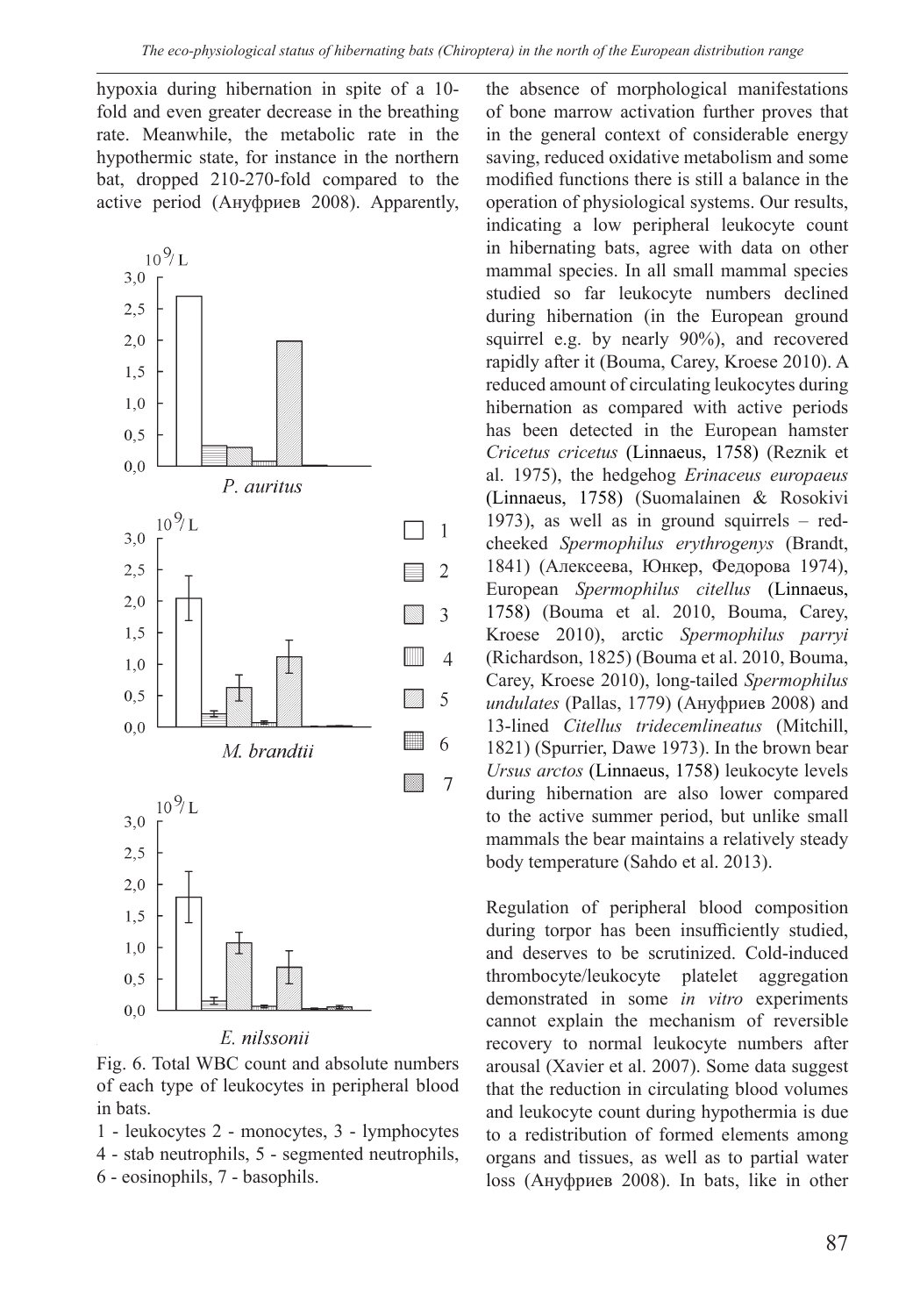small mammalian hibernators, leucopenia affects all types of peripheral blood leukocytes – granulocytes, monocytes, and lymphocytes (Bouma, Carey, Kroese 2010). Band neutrophil numbers in the hedgehog declined during hibernation nearly 1.5-fold, and the decline in mature neutrophils was much greater – nearly 6-fold (Suomalainen & Rosokivi 1973). In the brown bear, no differences in lymphocyte numbers have been found between the active period and hibernation (Sahdo et al. 2013).

According to the literature, various hibernator species as a rule show a prevalence of neutrophils in peripheral blood (up to around 90%), whereas lymphocyte numbers are much lower – around 9% (Szilagyi & Senturia 1972). The species in our study differed in terms of leukocyte levels, as well as relative and absolute content of some leukocyte types in peripheral blood (Fig. 5 and 6). E.g., the brown long-eared bat and the Brandt's bat featured a relatively high level of neutrophilic leukocytes and, in contrast, a very low amount of lymphocytes. Lymphocyte counts in the northern bat in the study periods were higher than in the brown long-eared bat and the Brandt's bat.

Monocyte numbers in the bat species we studied were quite high. Other cell elements – basophils and eosinophils were either absent or scant, but the northern bat had more of them than the Brandt's bat and the brown long-eared bat (Fig. 5 and 6). In contrast to most other mammalian species, the northern bat had more basophils than eosinophils (Fig. 5). Basophils, which contain both clotting factors and hypocoagulation factors, apparently play an essential part in maintaining balance in the blood coagulation system during hibernation, alongside slower circulation and thrombocyte reduction.

# **CONCLUSIONS**

It is in the eastern flanks of Fennoscandia, where the climatic conditions are the most severe (Republic of Karelia and Murmansk Region), and presumably in other areas north of 60° N that one can expect the lowest in Europe species richness and abundances of vesper bats. The dominant species among them, which stands out for a number of parameters (peripheral leukocyte and lymphocyte counts, LDH isoenzyme profile in some organs) is the northern bat. Compared to the Brandt's bat and the brown long-eared bat, it had a higher content of vitamin E in liver, apparently due to different availability of α-tocopherol in the end of hibernation, before the breeding season. Being resistant to low temperatures, the northern bat can remain active until late autumn, spend the winter in frostprone caves unsuitable for other bat species, roost mainly on open ceiling and wall surfaces, and make little use of micro shelters (Ануфриев 2008, Рыков 2008, Белкин et al. 2013). The northern bat hibernates at lower temperatures  $(2.0\pm0.1\text{°C})$  and relative humidity  $(78.0\pm0.6\%)$ than other species – Brandt's bat, whiskered bat, Daubenton's bat, as well as brown long-eared bat (Siivonen & Wermundsen 2008). On top of that, the northern bat features longer average torpor bouts compared to the brown long-eared bat and the Daubenton's bat (Ануфриев 2008). The relatively high peripheral lymphocyte count in hibernating northern bats must be a speciesspecific trait reflecting their physiologicalbiochemical characteristics.

#### **ACKNOWLEDGEMENTS**

The study was supported by the Presidential grant for Leading scientific schools N-1410.2014.4, Russian Foundation for Basic Research grant N 14-05-00439, federal budget funds for stateordered projects (project N 0221-2014-0001 and project N 0221-2014-0006) and grant of the RAS Presidium "Wildlife: current state and development problems" using equipment at the Core Facility of the Institute of Biology, Karelian Research Centre RAS.

#### **REFERENCES**

Allan M.E., Storey K.B. 2012. Expression of NF-kB and downstream antioxidant genes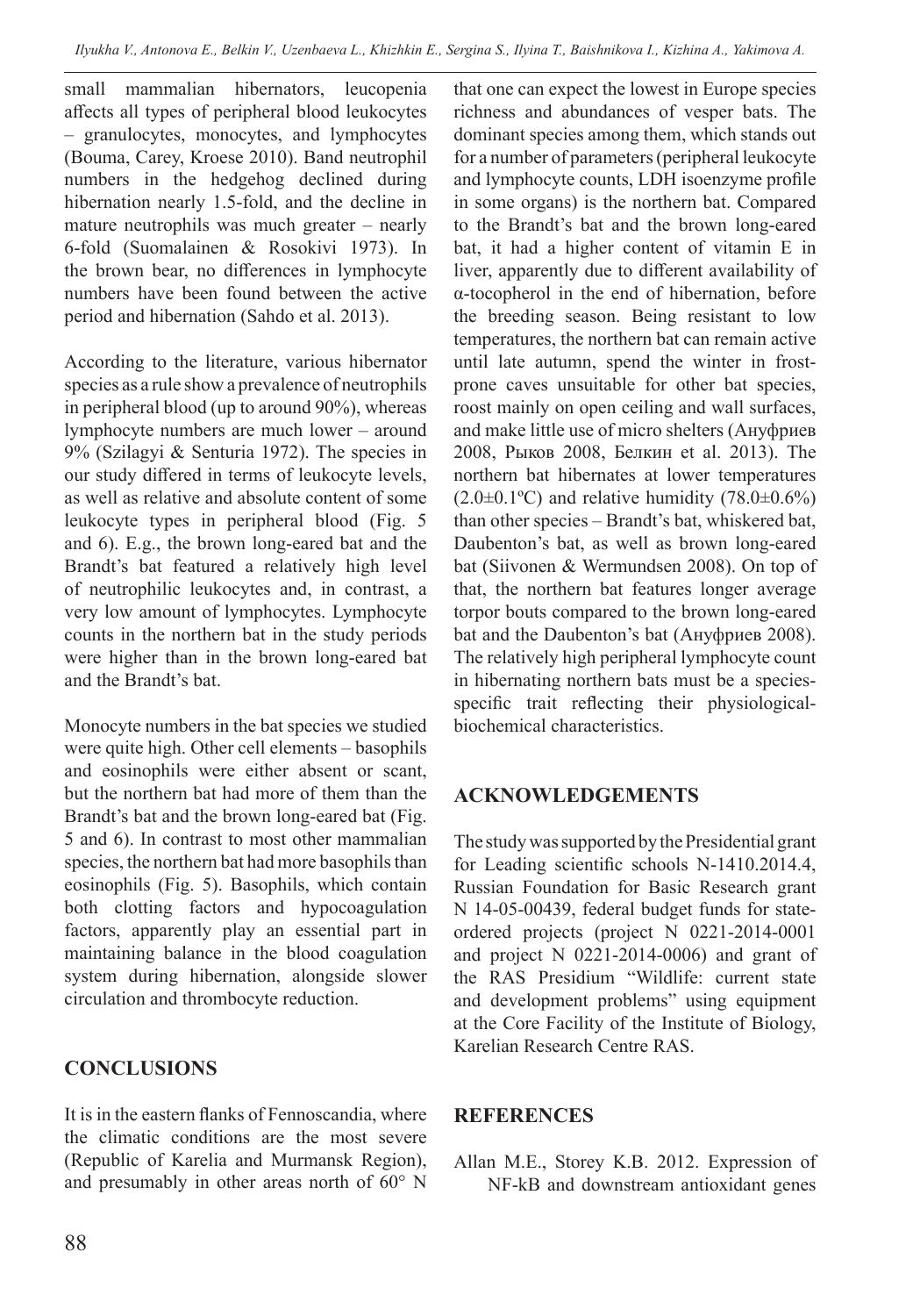in skeletal muscle of hibernating ground squirrels, Spermophilus tridecemlineatus. *Cell. Biochem. Funct.* 30: 166–174.

- Bears R.F., Sizes I.N. 1952. A spectral method for measuring the breakdown of hydrogen peroxide by catalase. *J. Biol. Chem*. 195: 133–140.
- Bouma H.R., Carey H.V., Kroese F.G.M. 2010. Hibernation: the immune system at rest? *J. Leukoc. Biology*. 88: 619–624.
- Bouma Н.R., Strijkstra F.M., Boerema A.S., Deelman L.E. et al. 2010. Bllod cell dynamics during hibernation in the European Ground Squirrel. *Vet. Immunol. Immunopathol*. 136: 319–323.
- Boyer B.B., Barnes B.M. 1999. Molecular and metabolic aspects of hibernation. *Bioscience*. 49: 713–724.
- Braulke L.J., Heldmaier G., Berriel Diaz M., Rozman J. et al. 2010. Seasonal changes of myostatin expression and its relation to body mass acclimation in the Djungarian hamster, Phodopus sungorus. *J. Exp. Zool*. 313: 548–556.
- Brooks N.E., Myburgh K.H., Storey K.B. 2011. Myostatin levels in skeletal muscle of hibernating ground squirrels. *J. Exp. Biol*. 214: 2522–2527.
- Buck M.L., Squire T.L., Andrews M.T. 2002. Coordinate expression of the PDK4 gene: a means of regulating fuel selection in a hibernating mammal. *Physiol. Genom*. 8: 5–13.
- Carey H.V., Andrews M.T., Martin S.L. 2003. Mammalian hibernation: cellular and molecular responses to depressed metabolism and low temperature. *Physiol. Rev*. 83: 1153–1181.
- Clark B.C. 2009. In vivo alterations in skeletal muscle form and function after disuse

atrophy. *Med. Sci. Sports Exerc*. 41: 1869– 1875.

- Daneshrad Z., Verdys M., Birot O., Troff F. et al. 2003. Chronic hypoxia delays myocardial lactate dehydrogenase maturation in young rats. *Exp. Physiol*. 88: 405–413.
- Drew K.L., Harris M.B, Laмanna J.C. et al. 2004. Hypoxia tolerance in mammalian heterotherms. *Am J. Exp. Biol*. 207: 3155– 3162.
- Echigoya Y., Sato T., Itou T., Endo H. et al. 2009. Molecular characterization and expression pattern of the equine lactate dehydrogenase A and B genes. *Gene*. 447: 40–50.
- Eddy S.F., Storey K.B. 2004. Up-regulation of fatty acid-binding proteins during hibernation in the little brown bat, Myotis lucifugus. *Biochimica et Biophysica Acta – Gene Structure and Expression*. 1676: 63–70.
- Filho D.W., Althoff S.L., Dafre A.L. Boveris A. 2007. Antioxidant defenses, longevity and ecophysiology of South American bats. *Comparative Biochemistry and Physiology*. Part C. 146: 214–220.
- Frerichs K.U., Kennedy C., Sokoloff L., Hallenbeck J.M. 1994. Local cerebral blood flow during hibernation, a model of natural tolerance to "cerebral ischemia". *J. Cereb. Blood Flow Metab*., 14: 193–205.
- Geiser F. 2004. Metabolic rate and body temperature reduction during hibernation and daily torpor. *Annu. Rev. Physiol*., 66: 239–274.
- Geiser F., Ruf T. 1995. Hibernation versus daily torpor in mammals and birds: physiological variables and classification of torpor patterns. *Physiol. Zool.,* 68: 935–966.
- Heldmaier G., Ortmann S., Elvert R. 2004. Natural hypometabolism during hibernation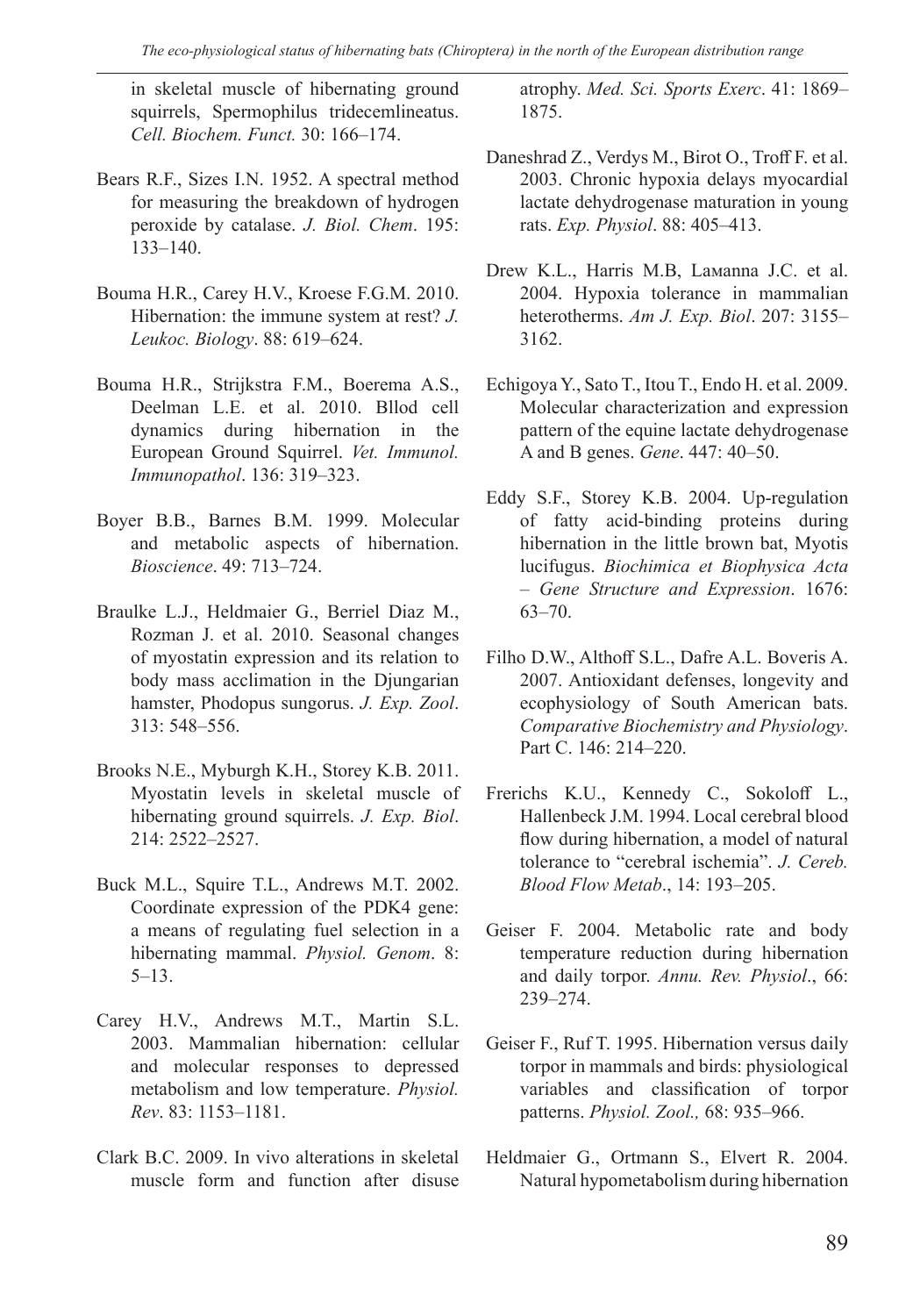*Ilyukha V., Antonova E., Belkin V., Uzenbaeva L., Khizhkin E., Sergina S., Ilyina T., Baishnikova I., Kizhina A., Yakimova A.* 

and daily torpor in mammals. *Respir. Physiol. Neurobiol*., 141: 317–329.

- Hochachka P.W., Somero G.N. 1984. Strategies of biochemical adaptation. Philadelphia: W.B. Saubders Company. Pp. 550.
- Hudson N.J., Franklin C.E. 2002. Maintaining muscle mass during extended disuse: aestivating frogs as a model species. *J. Exp. Biol*., 205: 2297–2303.
- Kokurewicz T. 2004. Sex and age related habitat selection and mass dynamics of Daubenton's bats Myotis daubentonii (Kuhl, 1817) hibernating in natural conditions. *Acta Chiropterol*., 6.: 121–144.
- Lee M., Choi I., Park K. 2002. Activation of stress signaling molecules in bat brain during arousal from hibernation. *Journal of Neurochemistry*, 82: 867–873.
- Maistrovski Y., Biggar K.K., Storey K.B. 2012. HIF-1 alpha regulation in mammalian hibernators: role of non-coding RNA in HIF-1 alpha control during torpor in ground squirrels and bats. *J. Comp. Physiol.,* 182: 849–859.
- Misra H.P., Fridovich I. 1972. The role of superoxide anion in the autoxidation of epinephrine and a simple assay for superoxide dismutase. *J. Biol. Chem*., 247: 3170–3175.
- Musacchia X.J., Steffen J.M., Fell R.D. 1988. Disuse atrophy of skeletal muscle: animal models. *Exerc. Sport Sci. Rev*., 16: 61–87.
- Nowell M.M., Choi H., Rourke B.C. 2011. Muscle plasticity in hibernating ground squirrels (Spermophilus lateralis) is induced by seasonal, but not lowtemperature, mechanisms. *J. Comp. Physiol*., 181: 147– 164.
- Page M.M., Peters C.W., Staples J. F., Stuart, J. A. 2009. Intracellular antioxidant enzymes

are not globally upregulated during hibernation in the major oxidative tissues of the 13-lined ground squirrel Spermophilus tridecemlineatus. *Comp. Biochem. Physiol*., 152A: 115–122.

- Pereswiet-Soltan А. 2007. Relation between climate and bat fauna in Europe. *Travaux du Museum National d'Histoire Naturelle "Grigore Antipa"*, 50: 505–515.
- Powers S.K., Kavazis A.N., McClung J.M. 2007. Oxidative stress and disuse muscle atrophy. *J. Appl. Physiol.,* 102: 2389–2397.
- Reznik G., Reznik-Schüller H., Emminger A., Mohr U. 1975. Comparative studies of blood from hibernating and nonhibernating European hamsters (Cricetus сricetus). *Laboratory animal science*, 25 (2): 210– 215.
- Rigotti A. 2007. Absorption, transport, and tissue delivery of vitamin E. *Molecular Aspects of Medicine*, 28: 423–436.
- Sahdo B., Evans A., Arnemo J.M., Fröbert O. et al. 2013. Body temperature during hibernation is highly correlated with a decrease in circulating innate immune cells in the brown bear (Ursus arctos): a common feature among hibernators? *Int. J. Med. Sci*., 10: 508–514.
- Schober W., Grimmberger E. 1997. The bats of Europe and North America. New Jersy: T.F.H. Publications, Inc. 239.
- Shavlakadze T., Grounds M. 2006. Of bears, frogs, meat, mice and men: complexity of factors affecting skeletal muscle mass and fat. *Bioessays,* 28: 994–1009.
- Siivonen Y., Sulkava S. 1999. Mammals of the North. Otava, Helsinki, Pp 224.
- Siivonen Y., Wermundsen T. 2003. First records of Myotis dasycneme and Pipistrellus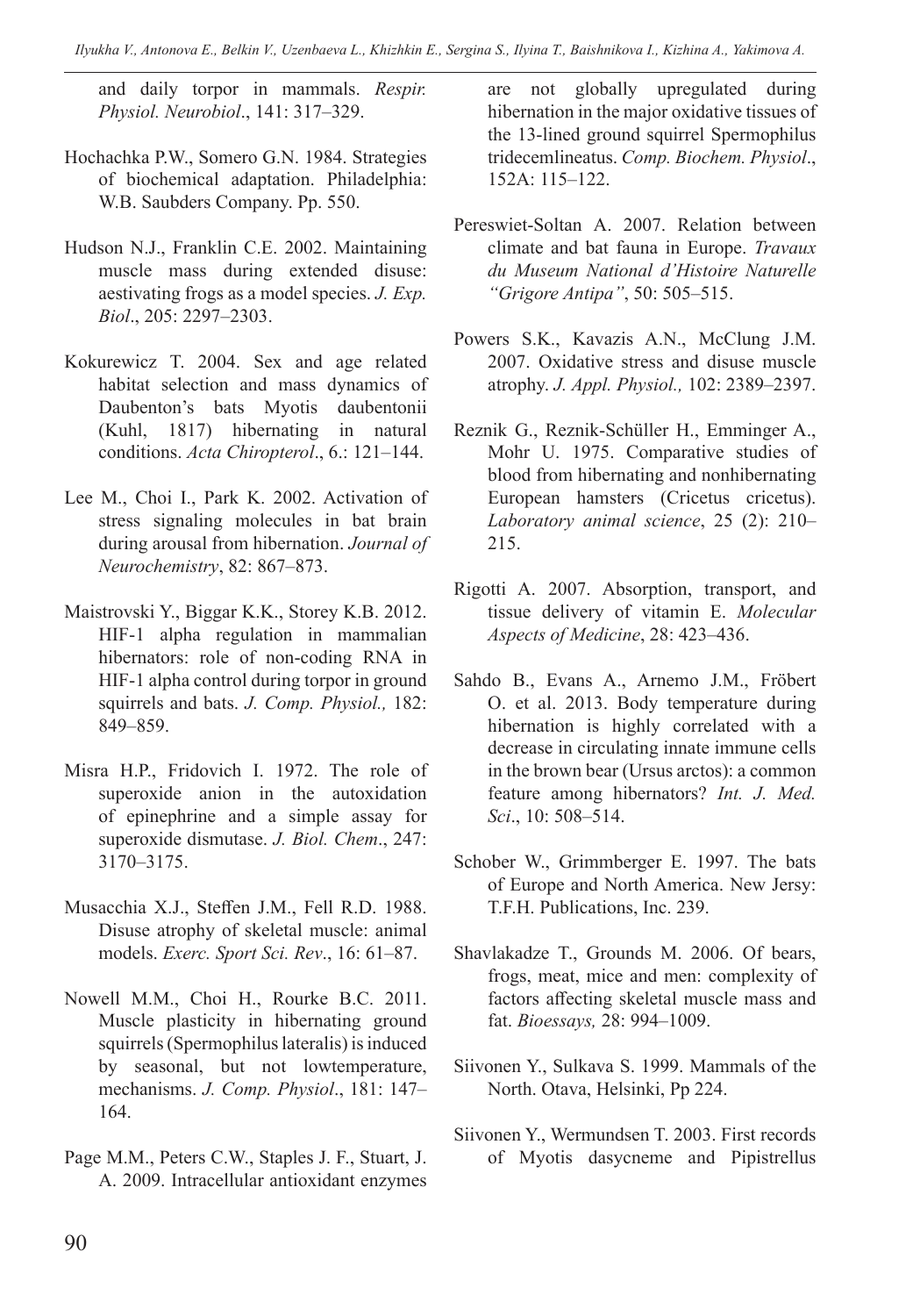pipistrellus in Finland. *Vespertilio*, 7: 177– 179.

- Siivonen Y., Wermundsen T. 2008. Characteristics of winter roots of bat species in southerm Finland. *Mammalia*, 72: 50–56.
- Spurrier W.A., Dawe A.R. 1973. Several blood and circulatory changes in the hibernation of the 13-lined ground squirrel, Citellus tridecemlineatus. *Comp. Biochem. Physiol. A Comp. Physiol*., 44: 267–282.
- Storey K.B. 2007. Anoxia tolerance in turtles: metabolic regulation and gene expression. *Comp. Biochem. Physiol*., A 147: 263–276.
- Storey K.B., Storey J.M. 2004. Oxygen limitation and metabolic rate depression. *Functional Metabolism: Regulation and Adaptation*. New York. 415–442.
- Suomalainen P., Rosokivi V. 1973. Studies on the physiology of the hibernating hedgehog. 17. The blood cell count of the hedgehog at different times of the year and in different phases of the hibernating cycle. *Ann. Acad. Sci. Fenn. Biol*., 198: 1–8.
- Szilagyi J.E., Senturia J.B. 1972. A comparison of bone marrow leukocytes in hibernating and nonhibernating woodchucks and ground squirrels. *Cryobiology*, 9: 257–261.
- Tessier S.N., Storey K.B. 2010. Expression of myocyte enhancer factor-2 and downstream genes in ground squirrel skeletal muscle during hibernation. *Mol. Cell. Biochem*. , 344: 151–162.
- Ulrich W., Sachanowicz K., Michalak M. 2007. Environmental correlates of species richness of European bats (Mammalia: Chiroptera). *Acta Chiropterol*., 9 (2): 347– 360.
- Wermundsen T., Siivonen Y. 2010. Seasonal variations in use of winter roosts by five

bat species in south-east Finland. *Central European J. of Biology*, 5 (2): 262–273.

- Wieme R. 1959. Studies on agar-gel electrophoresis. Brussel. Pp. 519.
- Xavier R.G., White A.E., Fox S.C., Wilcox R.G. et al. 2007. Enhanced platelet aggregation and activation under conditions of hypothermia. *Thromb. Haemost*., 98: 1266– 1275.
- Алексеева Г.В., Юнкер В.М., Федорова О.П. 1974. Морфофизиологическая характеристика лейкоцитов крови краснощеких сусликов по сезонам (Seasonal morphophysiological characteristic of white blood cells redcheeked ground squirrel). *Изв. СО АН СССР,* 10: 92–97. (In Russian)
- Антонова Е.П., Хижкин Е.А., Полетаева А.Е. 2012. Экологические особенности влияют на энергообеспечение и антиоксидантную защиту сердца млекопитающих (Ecological features affect energy supply and antioxidant protection of mammalian heart). Труды Международного форума по проблемам науки, техники и образования. Москва. 114–115. (In Russian)
- Ануфриев А.И. 2007. Зимовка летучих мышей в Якутии (Wintering of bats in Yakutia). *Plecotus et al*., (10): 55–61. (In Russian)
- Ануфриев А.И. 2008. Механизмы зимней спячки мелких млекопитающих Якутии. (Mechanisms of hibernation of Yakutia small mammals). Новосибирск: СО РАН. 158 с. (In Russian)
- Ануфриев А.И., Ревин Ю.В. 2006. Биоэнергетика зимней спячки летучих мышей (Chiroptera: Vespertilionidae) в Якутии (Bioenergetics of bats (Chiroptera: Vespertilionidae) hibernation in Yakutia). *Plecotus et al*., (9): 8–17. (In Russian)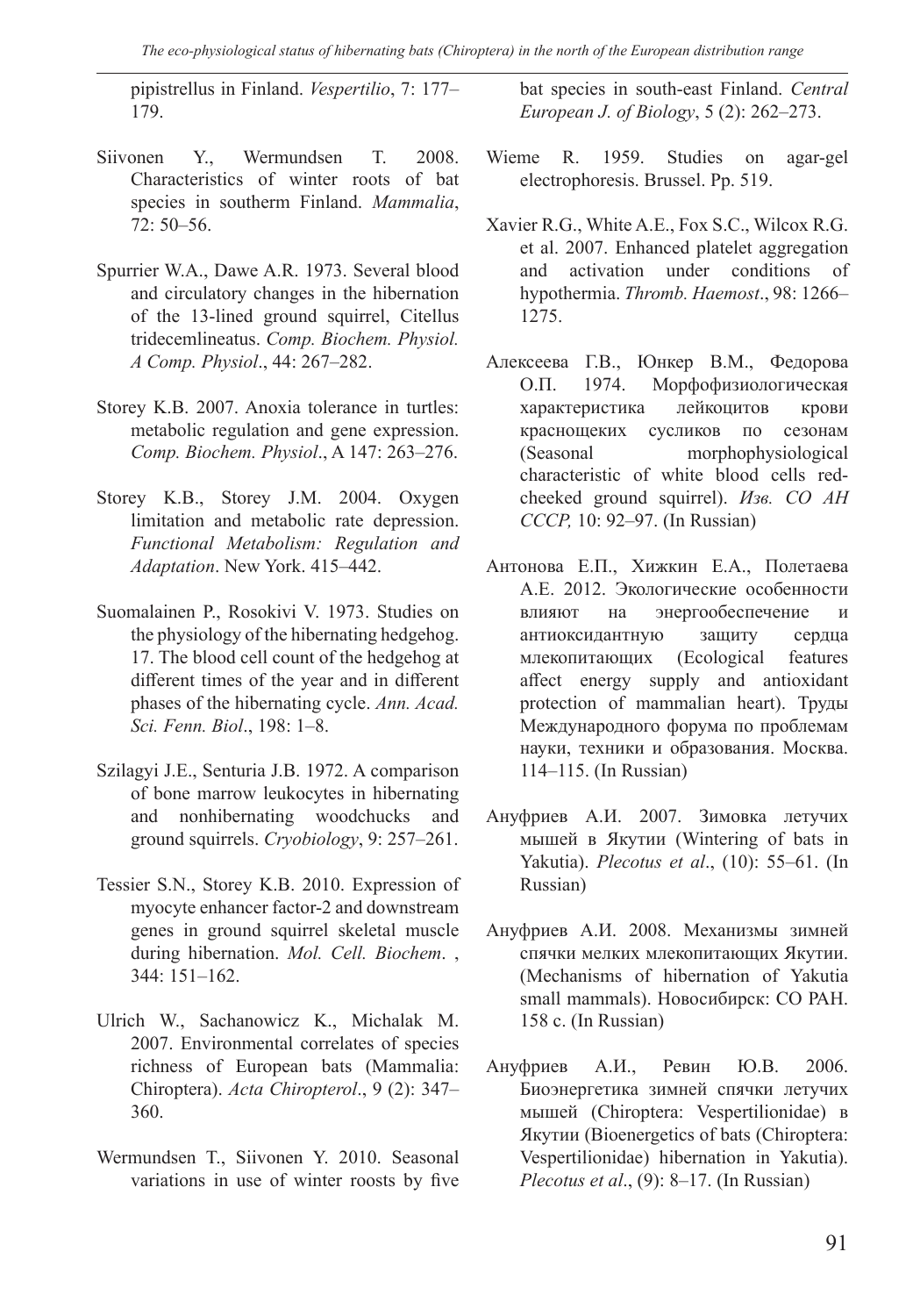*Ilyukha V., Antonova E., Belkin V., Uzenbaeva L., Khizhkin E., Sergina S., Ilyina T., Baishnikova I., Kizhina A., Yakimova A.* 

- Безруков В.А., Каменек В.М. 2008. Видовой состав рукокрылых (Chiroptera) Ульяновской области (The species composition of bats (Chiroptera) of the Ulyanovsk region). Геоэкологические проблемы Среднего Поволжья: Сб. научн. тр. регион. научн. семинара. Ульяновск: УлГУ. 14–17. (In Russian)
- Белкин В.В., Якимова А.Е., Панченко Д.В., Тирронен К.Ф. 2013. Рукокрылые (Chirpotera) на зимовках в Республике Карелия (Bats (Chirpotera) on the wintering site in the Republic of Karelia). *Известия самарского научного центра РАН*., 15: 1080–1083. (In Russian)
- Большаков В.Н., Орлов О.Л., Снитько В.П. 2005. Летучие мыши Урала. (Bats of Urals.) Екатеринбург: «Академкнига». 176 с. (In Russian)
- Глушкова Ю.В., Крускоп С.В., Федоров Н.В. 2006. Годичный мониторинг рукокрылых в их зимнем убежище в Центральной России (The annual monitoring of bats in their winter refuge in Central Russia). *Plecotus et al*., 9: 25–31. (In Russian)
- Золина Н.Ф., Шепелев А.А., Смирнов Д.Г., Ильин В.Ю. 2007. Состав и особенности распределения рукокрылых в городе Пензе и его окрестностях (The composition and characteristics of the bats distribution in Penza and the surrounding area). Териофауна России и сопредельных территорий: Мат–лы междун. совещ. М. 164 с. (In Russian)
- Калабухов Н.И. 1980. Спячка млекопитающих. (Hibernation of mammals). М.: Наука. 264 с. (In Russian)
- Кожевникова Л.К. 1987. Изоферментный спектр лактатдегидрогеназы органов пушных зверей как отражение метаболического профиля тканей (*Lactate dehydrogenase* isoenzyme

spectrum of fur-bearing animals as a reflection of the metabolic profile of tissues). Методические подходы к изучению физиологии пушных зверей. Петрозаводск: КарНЦ РАН. 36–50. (In Russian)

- Кожевникова Л.К., Тютюнник Н.Н., Ужанков А.Р., Мелдо Х.И. 2004. Адаптивная роль изоферментов лактатдегидрогеназы органов млекопитающих различного экогенеза (Adaptive role of lactate dehydrogenase isoenzymes in organs of mammal various ecogenesis). Проблемы экологической физиологии пушных зверей.– Петрозаводск: Карельский научный центр РАН. 8–27. (In Russian)
- Кожурина Е.И. 1997. Летучие мыши европейской части бывшего СССР. Полевой определитель по внешним признакам: [Электронный ресурс]. (Bats of the European part of the former USSR. Field identification by external signs: [electronic resource].) Режим доступа WEB: http://spelestology.narod. ru/spelesto/bats/bats.html (In Russian)
- Кузякин А.П. 1950. Летучие мыши (Систематика, образ жизни и польза для сельского и лесного хозяйства). (Bats (Systematics, lifestyle and benefits for agriculture and forestry)). *М.:* «Советская наука». 442 с. (In Russian)
- Мазинг М.В. 1990. Пещеры Эстонии уникальные места массовой зимовки рукокрылых. (Caves of Estonia unique places of mass wintering of bats). Тарту: «Эстонское общество естествоиспытателей». 83 с. (In Russian)
- Мерзликин И.Р. 2002. О некоторых причинах гибели рукокрылых в Сумской области (северо-восточная Украина) (Some causes of bats death in Sumy region (northeastern Ukraine)). *Plecotus et al. Pars specialis*. 113–115. (In Russian)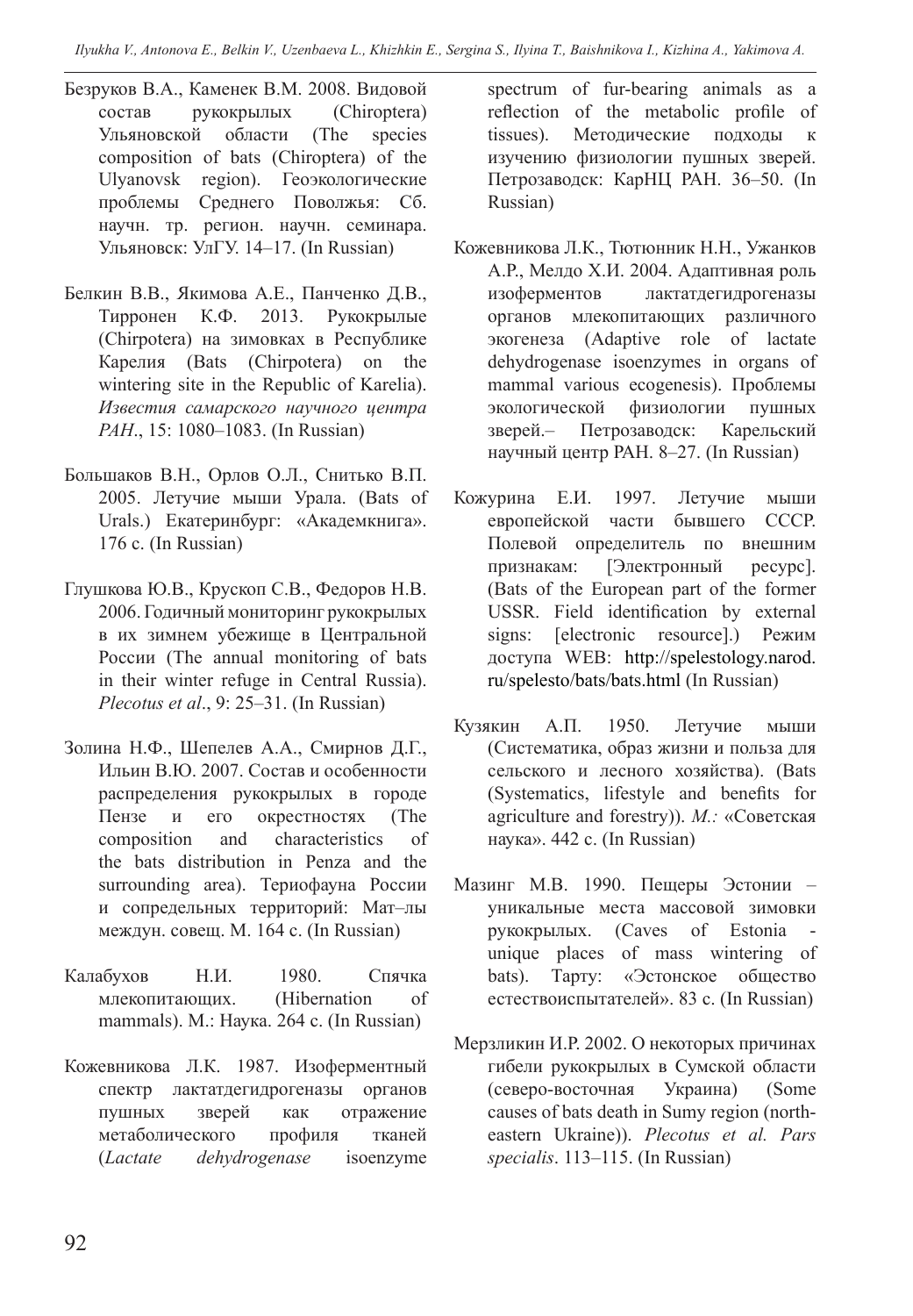- Новиков Г.А., Айрапетьянц А.Э., Пукинский Ю.Б. и др. 1970. Отряд Рукокрылые. (Order Chiroptera) Звери Ленинградской области: ЛГУ. 63–84. (In Russian)
- Нуритдинов Э.Н. 1990. Анализ периферической крови у суслика и белой крысы в различные сезоны года (Analysis of peripheral blood of suslik and white rat in different seasons). *Ж. эвол. биохим. и физиол*., 26. 328–333. (In Russian)
- Орлов О.Л. 2000. Фауна и экология рукокрылых (Mammalia, Chiroptera) Среднего Урала (Fauna and ecology of bats (Mammalia, Chiroptera) of the Middle Urals): Автореф. дис. … канд. биол. наук. Екатеринбург, 19 с. (In Russian)
- Рыков А.М. 2008. Рукокрылые (Chiroptera). (Bats (Chiroptera)) Компоненты экосистем и биоразнообразия карстовых территорий Европейского Севера России (на примере заповедника «Пинежский»). Архангельск. 293–294. (In Russian)
- Ситникова Е.Ф., Крускоп С.В., Мишта А.В. 2009. Материалы к фауне рукокрылых Брянской области (Materials to the bat fauna of the Bryansk region). *Plecotus et al*., 11–12: 32–49. (In Russian)
- Скурихин В.Н., Двинская Л.М. 1989. Определение α-токоферола и ретинола в плазме крови сельскохозяйственных животных методом микроколоночной высокоэффективной жидкостной хроматографии (Determination of α-tocopherol and retinol in plasma of farming animals by the method of high performance liquid chromatography) *С.-х. биология,* (4): 127–129. (In Russian)
- Смирнов Д.Г., Вехник В.П., Курмаева Н.М., Шепелев А.А. 2012. Сезонные особенности формирования пространственной структуры населения рукокрылых в штольнях Самарской Луки (Seasonal features of the bats population

spatial structure formation in the galleries of Samarskaya Luka). *Поволжский экологический журнал*., (1): 73–82. (In Russian)

- Смирнов Д.Г., Вехник В.П., Курмаева Н.М. и др. 2008. Пространственная структура сообщества рукокрылых (Chiroptera: Vespertilionidae), зимующих в искусственных подземельях Самарской Луки (The spatial structure of the community of bats (Chiroptera: Vespertilionidae), wintering in artificial caves of Samara Luka). *Изв. РАН. Сер. биол.,* (2): 243–252. (In Russian)
- Стрелков П.П. 1958. Материалы по зимовкам летучих мышей в европейской части СССР (Materials about wintering of bats in the European part of the USSR). *Труды Зоол. ин-та АН СССР*. 25: 255–303. (In Russian)
- Стрелков П.П. 1965. Зимовки летучих мышей (Chiroptera: Vespertilionidae) в средней и северной полосе европейской части СССР (Wintering of bats (Chiroptera: Vespertilionidae) in the central and northern strip of the European part of the USSR): Автореф. дис. … канд. биол. наук. Л. 20 с. (In Russian)
- Стрелков П.П., Бунтова Е.Г. 1982. Усатая ночница (Myotis mystacinus) и ночница Брандта (Myotis brandtii) в СССР и взаимоотношения этих видов. Сообщ. 1 (Whiskered bat (Myotis mystacinus) and Brandt's bat (Myotis brandtii) in the USSR and the relationship of these species. Msg. 1). *Зоол. журн*., 61 (8): 1227–1241. (In Russian)
- Стрелков П.П., Ильин В.Ю. 1990. Рукокрылые (Chiroptera, Vespertilionidae) юга Среднего и Нижнего Поволжья (Bats (Chiroptera, Vespertilionidae) south of Middle and Lower Volga). *Фауна, систематика и эволюция млекопитающих. Рукокрылые, грызуны:*